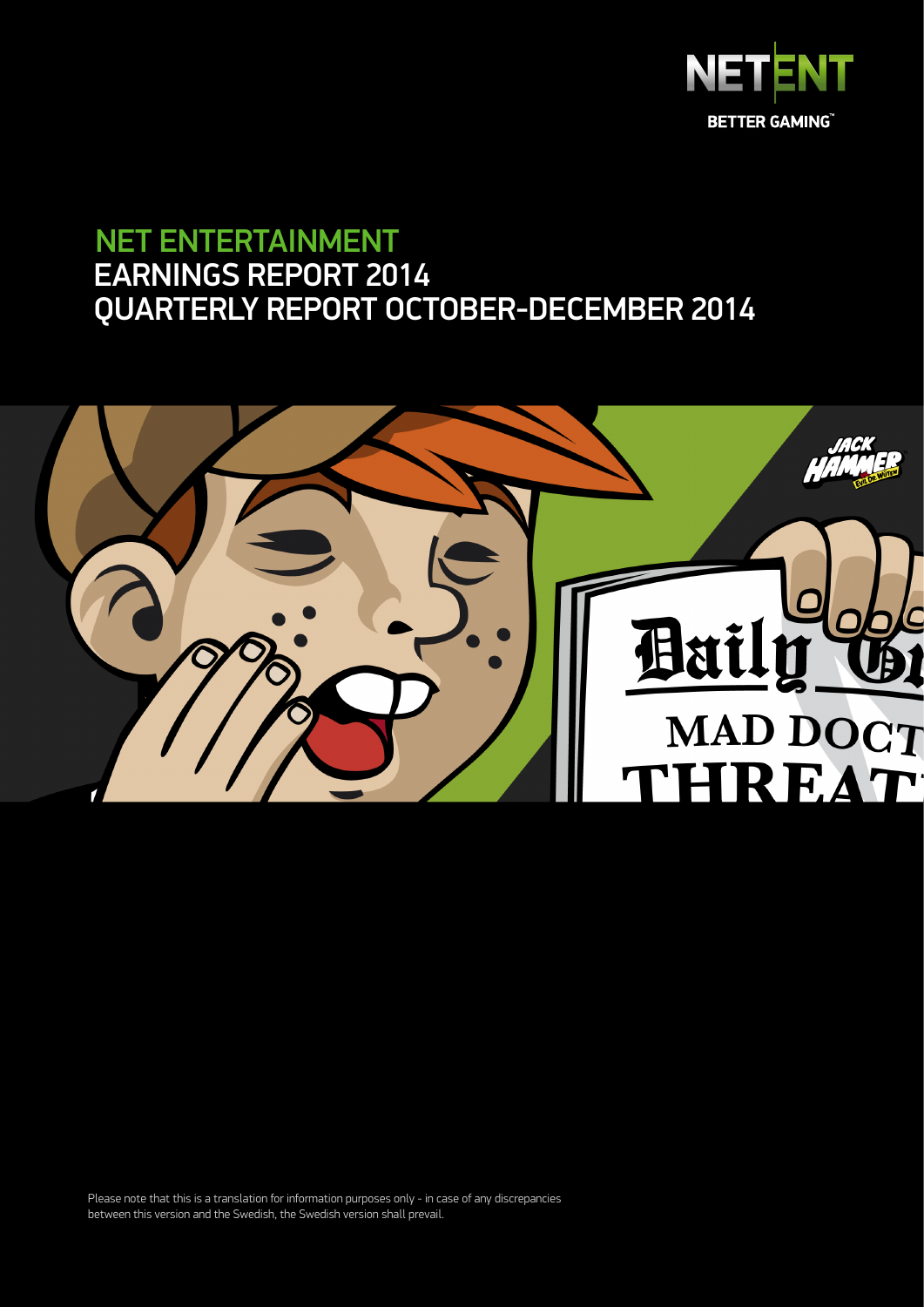# **EARNINGS REPORT 2014**

# **QUARTERLY REPORT OCTOBER - DECEMBER 2014**

### **FOURTH QUARTER 2014**

- **Revenues for the fourth quarter increased by 33.8% to SEK 241.1 (180.1) million**
- **Operating profit amounted to SEK 80.3 (55.6) million, +44.5% y-o-y**
- **Operating margin was 33.3% (30.9%)**
- **Profit after tax amounted to SEK 77.1 (53.5) million**
- **Earnings per share amounted to SEK 1.93 (1.42) before dilution and SEK 1.93 (1.41) after dilution**

### **FULL YEAR 2014**

- **Revenues for the full year increased by 35.0% to SEK 851.7 (630.7) million**
- **Operating profit amounted to SEK 261.7 (179.7) million, +45.6% y-o-y**
- **Operating margin was 30.7% (28.5%)**
- **Profit after tax amounted to SEK 243.2 (167.1) million**
- **Earnings per share amounted to SEK 6.10 (4.23) before dilution and SEK 6.09 (4.21) after dilution**
- **31 new license agreements were signed and 28 new customers' casinos were launched**
- **Proposed transfer to shareholders is SEK 5.00 (3.00) per share**

### **IMPORTANT EVENTS IN THE FOURTH QUARTER**

- **Ten new license agreements were signed and six new customers' casinos were launched**
- **For the first time ever, NetEnt developed a new game entirely in HTML5 for both desktop and mobile, a slot game based on the classic Universal Pictures movie The Invisible Man. Previously, our desktop games have been developed in Flash and this is a change that is expected to bring economies of scale going forward**
- **Within the partnership with platform supplier GameAccount Network, NetEnt games were launched with Eurobet on the regulated Italian market**

### **QUOTE FROM CEO, PER ERIKSSON**

- *"2014 was another fantastic year for NetEnt with revenues, operating profit, cash flow and proposed transfer to shareholders all reaching new record levels. Revenue growth for the full year, even adjusted for currency changes, is the highest ever for the Company, with a continuing strong operating margin. New customers and favorable currency changes contributed positively, but the main driver of the increase in revenues and earnings was solid underlying growth among our customers. I am convinced that NetEnt´s focus on developing world-class entertaining and thrilling games makes us well positioned to keep growing on existing and new markets."*

| <b>SUMMARY IN FIGURES</b>                  | Oct-Dec<br>2014 | Oct-Dec<br>2013 | Jan-Dec<br>2014 | Jan-Dec<br>2013 |
|--------------------------------------------|-----------------|-----------------|-----------------|-----------------|
| Operating revenues                         | 241.066         | 180.148         | 851.663         | 630.746         |
| Operating expenses                         | -160.736        | $-124.554$      | -589.998        | $-450,998$      |
| <b>Operating profit</b>                    | 80.330          | 55,594          | 261.665         | 179.748         |
| Operating margin                           | 33.3%           | 30.9%           | 30.7%           | 28.5%           |
| Cash flows from operating activities       | 83.589          | 78.417          | 364.897         | 249,930         |
| Cash flows for the period                  | 46.693          | 42.972          | 149.828         | 22,703          |
| Cash and cash equivalents at end of period | 258,057         | 105.829         | 258.057         | 105,829         |

Net Entertainment NE AB (publ) | Luntmakargatan 18 | SE-111 37 Stockholm | Sweden | Org Nr. 556532-6443 Tel: +46 8 57 85 45 00 │Fax +46 8 57 85 45 10 │E-mail: info@netent.com │ www.netent.com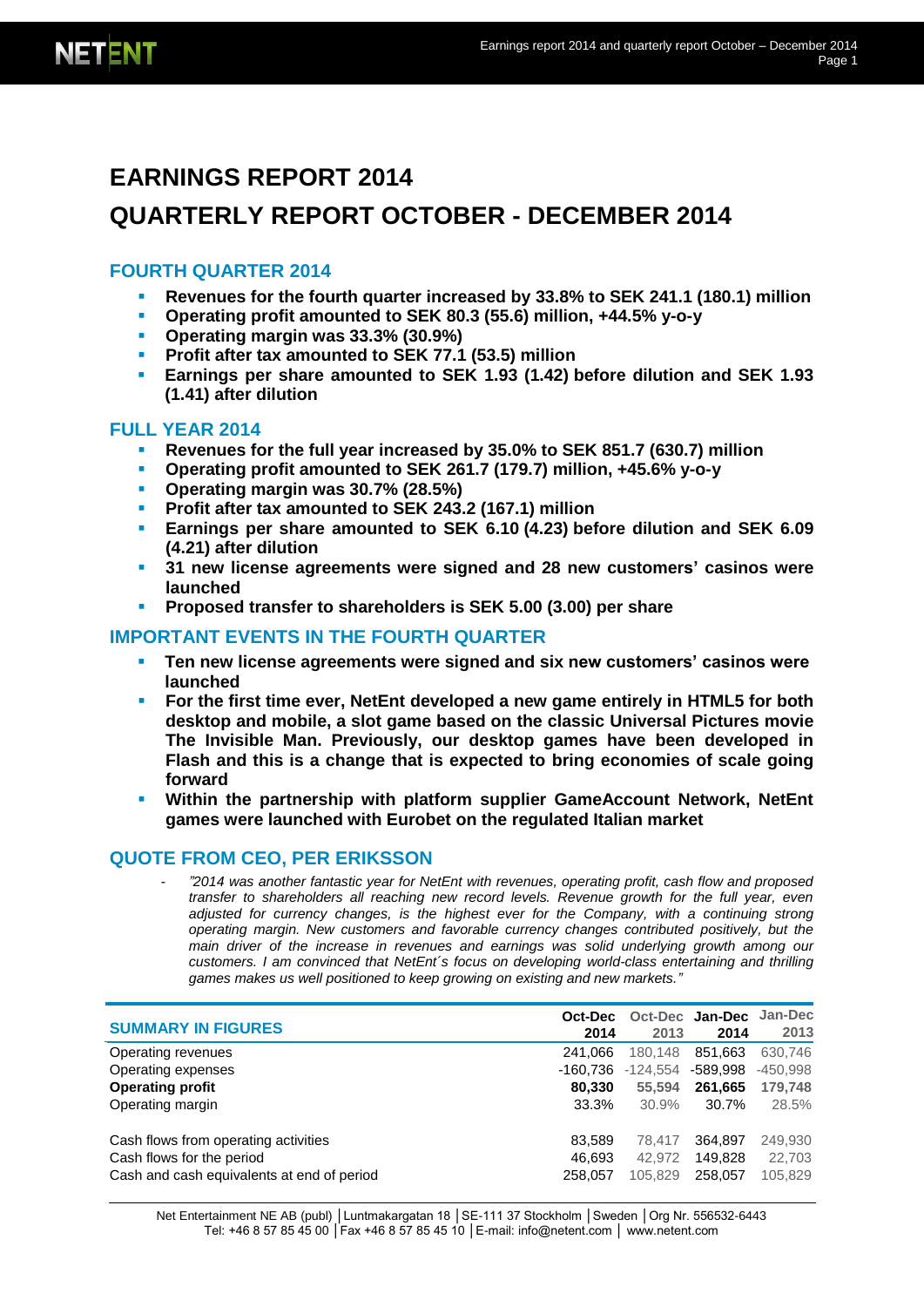### **COMMENTS FROM PER ERIKSSON, PRESIDENT AND CEO**

2014 was another fantastic year for NetEnt with revenues, operating profit, cash flow and proposed transfer to shareholders all reaching new record levels. The fourth quarter was strong with revenues increasing by 33.8% compared to last year, while the operating margin was 33.3%. Revenue growth for the full year, even adjusted for currency changes, is the highest ever for the company, with a continuing strong operating margin. New customers and favorable currency changes contributed positively, but the main driver of the increase in revenues and earnings was solid underlying growth among our customers. The operating margin expanded mainly as a result of growing revenues but also due to previous projects paying off and a constant efficiency focus throughout our operations. The number of game transactions also posted new records. In the fourth quarter, the NetEnt platform handled on average more than 2 billion transactions per month and for the full year 2014 the number of transactions increased by 32% to 21.4 billion.

NetEnt is a digital entertainment company that develops thrilling world-class games and in 2014 we developed as many as 23 new games for desktop and 13 new games for mobile. We received multiple awards during the year for both quality and innovation at International Gaming Awards, eGaming Review Awards and Global Gaming Awards. For the first time ever, we developed a new game entirely in HTML5 for both desktop and mobile, a slot game based on the classic Universal Pictures movie The Invisible Man. Previously, all our games were developed in Flash and this is a change that is expected to yield economies of scale going forward. Mobile gaming continues to grow strongly and during the year we have increased our investments into this channel in order to further strengthen NetEnt´s leading position. In the fourth quarter, mobile games accounted for 17.3% of our total game win, compared to 9% in the same period last year.

From a sales perspective we see good demand for our products and during the year we continued to expand our customer base, signing as many as 31 new customer agreements while 28 new customers launched our online casino product. In Great Britain, the largest gaming market in Europe, we signed new agreements with operators such as Betfair, bwin.party and William Hill (retail). We have started to see some positive effect on revenues and longer term we see great potential in this market. In Italy, NetEnt has developed a close collaboration with the regulator, where both parties actively work on getting unlicensed operators, focused on Italian players, to acquire a local license. Several operators have started this transition and as previously communicated, as of 2015 NetEnt is ceasing deliveries to operators that have not started the license application process in the country. This is a gradual process that has taken somewhat longer time than anticipated. As agreements with unlicensed operators are terminated, our revenues could be negatively impacted in the short term. During the year, NetEnt signed a partnership agreement with platform supplier GameAccount Network, which enabled the launch of our products with large operators such as SNAI, Sisal and Eurobet on the regulated Italian market. We have a positive view on the regulated Italian market.

Live Casino is an exciting product that NetEnt launched in 2013. During 2014, NetEnt signed 24 new customer agreements for Live Casino and 28 customers launched the product. The global market for Live Casino is expected to grow on average by 19% per year until 2018 (source: H2 Gambling Capital, January 2015) and mid to longer term we believe this product will show good, profitable growth for us.

With regards to new markets, we are preparing to enter North America and Spain during 2015 but other new markets could also be of interest, if and when the circumstances are right. We have an exciting year ahead of us with many projects and challenges. The strong growth trend in online gaming, our growth strategy into new markets and our focus on operational efficiency makes me confident that we will maintain good growth with good profitability next year too.

### **FUTURE OUTLOOK**

#### GROWTH

NetEnt sees growing demand for the company´s products. Several investments, carried out in the past years, are expected to contribute positively to revenues during 2015 and onwards. With this in mind, it is NetEnt's ambition to achieve continued good sales growth in 2015.

#### COSTS AND INVESTMENTS

NetEnt´s cost base increases as the Company grows. In order to adapt the resource base and to meet a growing number of customers and larger demand for the company's products, there is an ongoing need to increase the number of employees in the company during 2015. Further, NetEnt continues to create more games, develop its platform, adapt the company to new regulated markets and integrate new customers, which leads to a continuous need to invest in both intangible and tangible assets. Taken together, NetEnt´s ambition is to have an operating margin in 2015 around the same level as in 2014.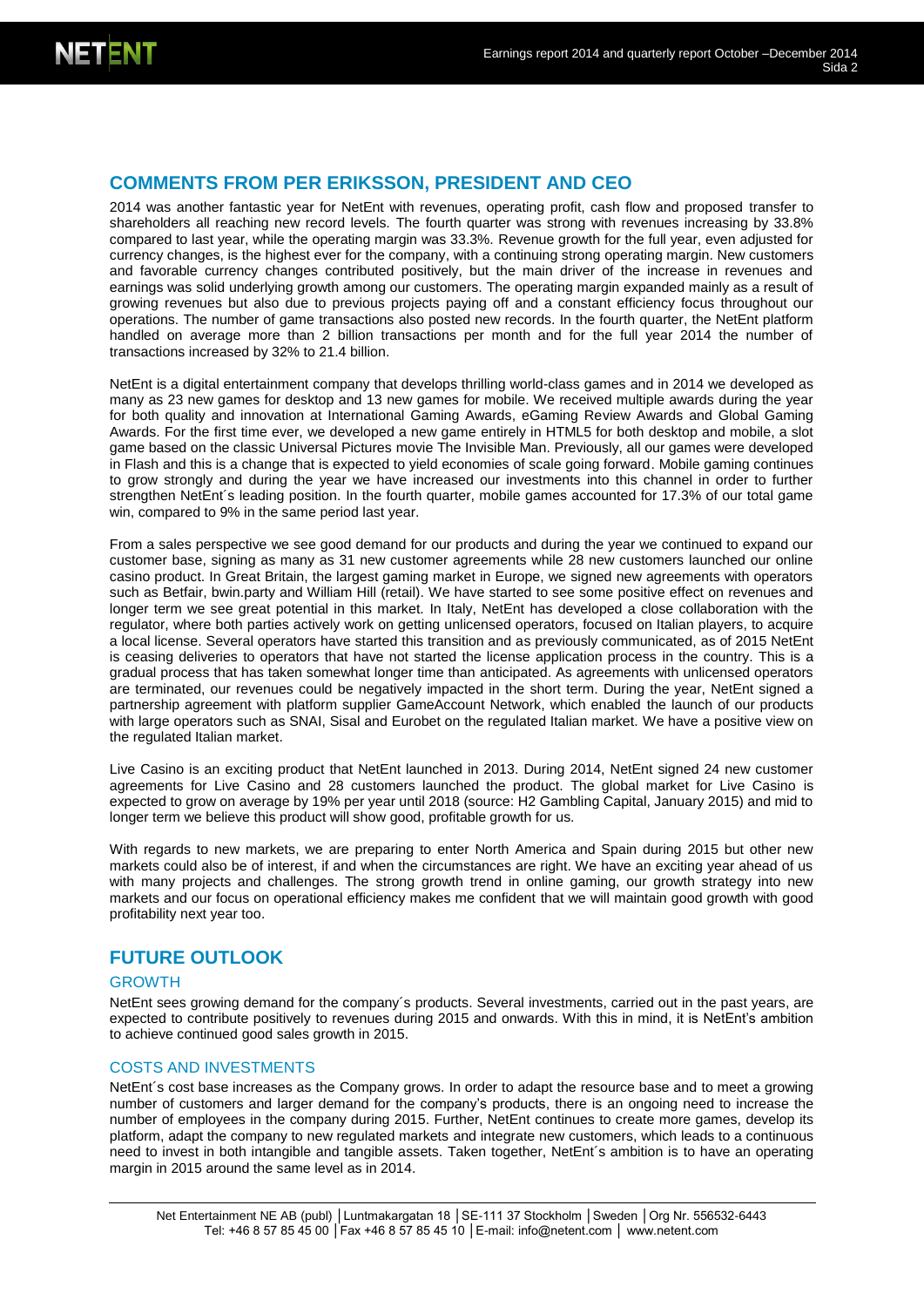

### **NEW AGREEMENTS AND CUSTOMERS**

In the fourth quarter ten new customer agreements were signed and six customers' casinos launched.

#### CUSTOMERS TO BE LAUNCHED

At the end of 2014, the company held agreements with 18 new customers that had not yet launched, including Rational Group and bwin.party.

### REVENUES AND PROFITABILITY

Revenues and operating profit by quarter are shown in the diagram below.



Revenues and operating profit for the last six years is presented below.

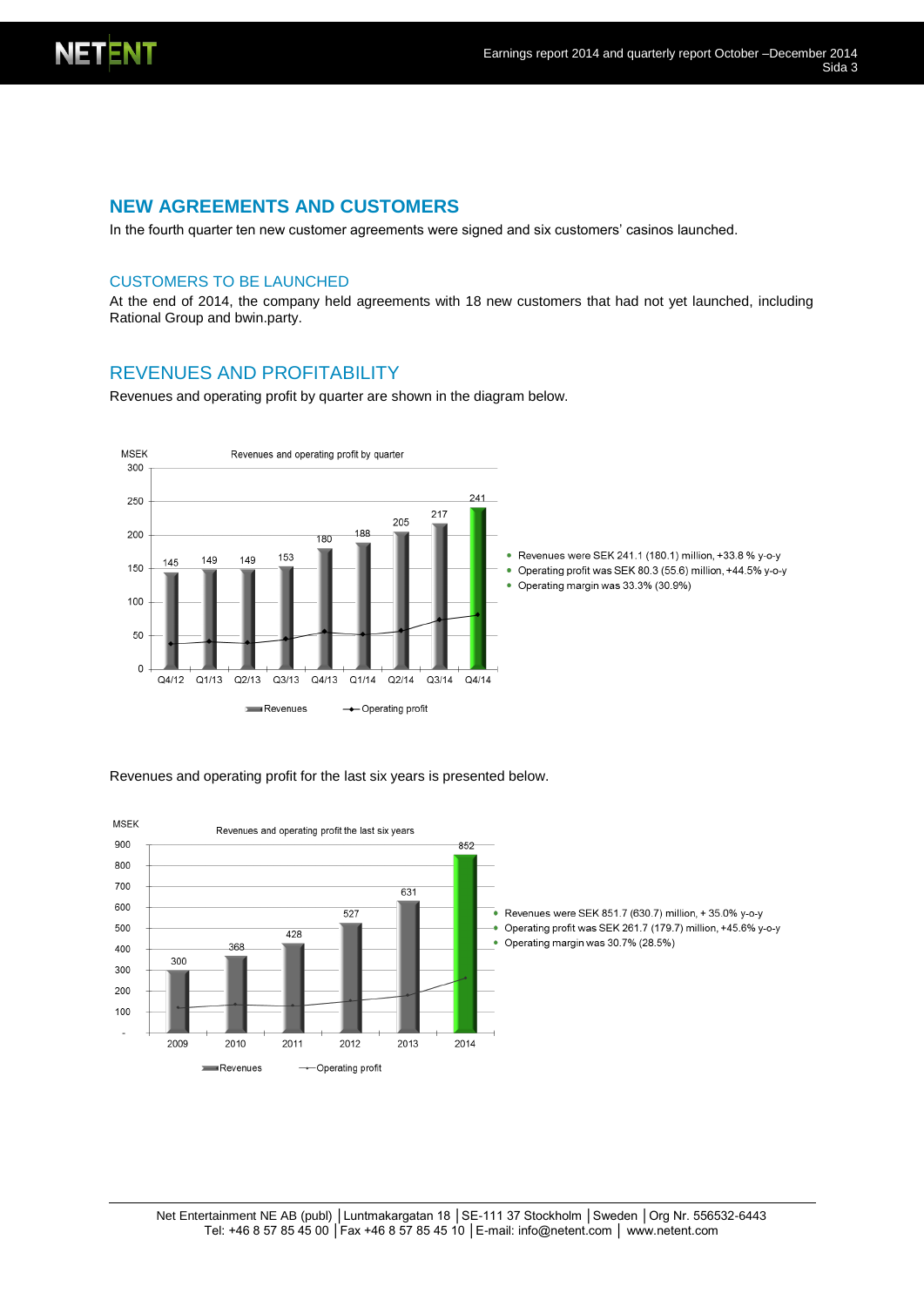#### REVENUES – VOLUME, PRICE AND CURRENCY DEVELOPMENT

Revenues amounted to SEK 241.1 (180.1) million during the fourth quarter, an increase of 33.8 percent compared to the same period 2013. The revenue increase was driven by a combination of growth from existing customers, launch of new games and revenues from the launch of new customers. Ten new license agreements were signed and six new customers launched in the fourth quarter. In the full year 2014, 28 new customers were launched. The average royalty level increased somewhat in the fourth quarter compared to last year.

Revenues are affected by the development of the Swedish krona in relation to other currencies. The majority of revenues are invoiced in euros, but also in British pounds and US dollars. Revenues are accounted for in euros and then translated into Swedish krona for the Group's reporting. During the fourth quarter of 2014, the Swedish krona weakened by 4.6 percent against the euro compared to the same period 2013 and weakened by 0.6 percent compared to the previous quarter. In euros, revenues increased by 27.8 percent for the fourth quarter compared to the corresponding period last year.

The number of game transactions amounted to 6.1 billion during the fourth quarter, an increase of 30.9 percent compared to the previous year. The increased number of game transactions is primarily a result of underlying market growth in combination with newly launched customers, but also depends on what type of game is most popular. Slot games represented approximately 85 percent of game win (player bet minus player win) during the fourth quarter, which generally means more transactions as players bet less per round but play more rounds compared to other casino games. In addition, games via mobile units show a similar pattern in terms of the number and size of the transactions, and this is an area that has increased significantly. Taken together, this means that the revenue increase does not fully correlate with the increase in number of game transactions.

#### COSTS AND PROFITABILITY

Operating profit for the fourth quarter increased by 44.5 percent to SEK 80.3 (55.6) million. Operating expenses increased during the fourth quarter compared to the previous year due to expansion and strengthening of the organization. The strengthening of the organization is enabled mainly through own personnel but also through external resources in the form of subcontractors and outsourcing outside of Europe. The expansion also leads to increased hosting costs such as customer specific integration costs, license costs, communication costs and other IT costs. Entering new markets also leads to increasing operating costs through advisory fees and regulatory costs. Depreciation increased compared to the previous year as several large development projects were completed, such as new large platform projects and games to mobile and desktop. Amortization of development projects is linear with equal amounts each month from the launch date while revenues increase gradually with a lag, which means that the positive margin effect from newly launched projects is not immediately visible. Additionally, depreciation and amortization is affected by the Swedish krona's development versus the euro as depreciation and amortization is booked in euro but then translated to SEK for the Group's financial reporting. The majority of the Group's cost is denominated in SEK but the share of costs that is reported in other currencies is steadily increasing as the organization expands and represented 43 percent for the full year 2014.

The operating margin amounted to 33.3 percent in the fourth quarter compared to 30.9 percent the previous year. The positive margin development is mainly a result of strong sales growth and additional setup fees. The operating margin was also positively affected by the development of the Swedish currency as the majority of revenues are billed in euros.

The Group had an effective tax rate of 8.7 (10.5) percent in the fourth quarter. The effective tax rate is mainly affected by in which of the countries where the Group carries out operations the profit is generated and this can vary between reporting periods.

#### **INVESTMENTS**

The Group's investment in intangible assets amounted to SEK 23.1 (25.4) million during the fourth quarter. Investments in property, plant, and equipment amounted to SEK 13.8 (10.0) million in the fourth quarter.

Investments in intangible assets consist of development of new games for mobile phones, tablets and PC, technical adjustments in the platform such as new functionality, increased capacity, adjustments for requirements on regulated markets and software licenses. Notable larger development projects in the fourth quarter were games development, development for regulated markets and platform projects.

Investments in property, plant, and equipment are primarily made up of servers and other computer equipment to meet new technical requirements and maintain capacity and performance in conjunction with new platform releases. Investments in computer equipment are also made to meet the organizational expansion.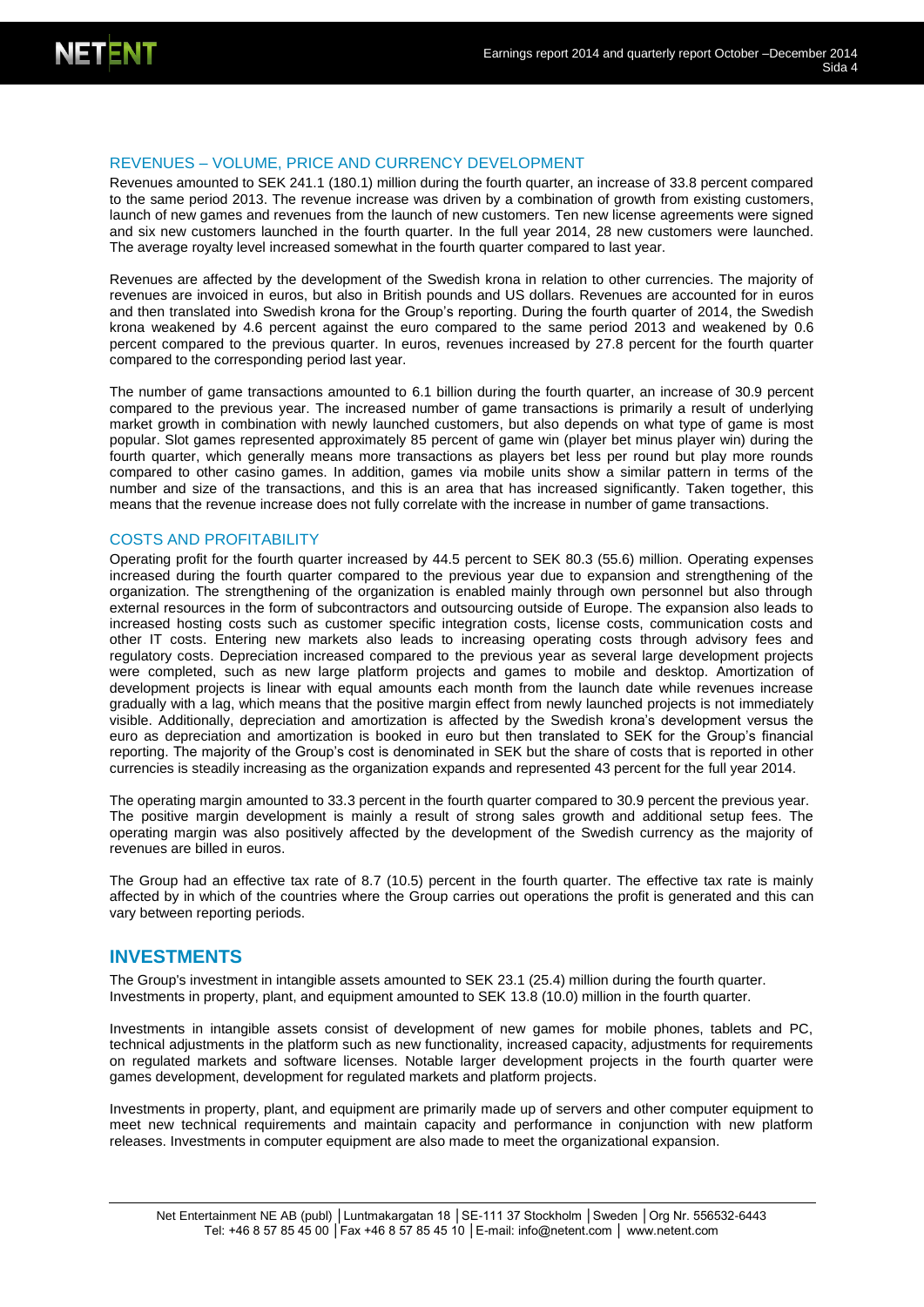### **CASH AND CASH EQUIVALENTS, FINANCING AND FINANCIAL POSITION**

The Group's cash flow from operating activities for the fourth quarter amounted to SEK 83.6 (78.4) million. The increase versus the previous year comes mainly from improved operating profit but operating cash flow was negatively affected by a EUR 2 million deposit in accordance with the Spanish license procedure. The deposit is classified as a long-term receivable on the balance sheet.

Cash held on behalf of licensees amounted to SEK 79.1 (25.2) million on December 31, 2014.

Cash flow from investing activities amounted to SEK -36.9 (-35.4) million during the fourth quarter. Further details about the investing activities can be found in the section Investments above, 2014.

The Group's cash and cash equivalents amounted to SEK 258.1 (105.8) million on December 31, 2014. The Group's available credit lines amounted to SEK 50 million of which none had been used as of December 31, 2014.

#### **SUMMARY OF THE FULL YEAR 2014**

Revenues for the full year 2014 amounted to SEK 851.7 (630.7) million, an increase of 35.0 percent (28.4 percent in euros) compared to 2013. Operating profit amounted to SEK 261.7 (179.7) million and the operating margin was 30.7 (28.5) percent. The revenue increase was primarily a result of increased volumes compared to the previous year as the Company launched several successful games in combination with increased volumes from mobile games and new markets. During 2014, the Swedish krona weakened against the euro by on average 5.2 percent compared to the previous year, which had a positive effect on revenues. In euros, total revenues increased by 28.4 percent for the full year versus 2013. NetEnt signed 31 new license agreements in 2014 and launched 28 new customers.

Operating costs increased for the full year 2014 compared to the previous year due to expansion and strengthening of the organization within areas such as sales, product management, development and operations. In addition, re-regulation of the online gaming market leads to new requirements that have to be met, which in turn results in cost increases. Depreciation increased compared to last year as several larger development projects were completed, such as new large platform projects and development of new games for mobile units and desktop. Investments in relation to operating profit decreased compared to previous years, which had a positive effect on cash flow for the year.

The Group's acquisitions of intangible assets amounted to SEK 84.4 (102.5) million in 2014. Investments in property, plant, and equipment amounted to SEK 36.8 (33.9) million.

The Group's cash flow from operating activities for the full year 2014 amounted to SEK 364.9 (249.9) million. Cash flow from financing activities amounted to SEK -93.9 (-90.9) million and mainly consisted of transfer to shareholders and a new share issue of 351,100 class B-shares at a subscription price of SEK 70.20 per share, relating to the incentive program 2011-2014 that expired during the year.

#### NEW SHARE ISSUE

As decided during the Annual General Meeting 2011 regarding the incentive program 2011-2014 for senior executives and key personnel within the company, owners of share option rights were entitled to subscribe to the equivalent number of class B-shares in Net Entertainment NE AB (publ.) between August 1 – October 1 2014. This right has now been used by all the owners of share option rights.

As a result of subscription at the strike price of SEK 70.20 per share, the number of shares in Net Entertainment NE AB increased by 353,100 B-shares during the year. After the increase the total number of shares in the company amounts to 39,906,816 shares, of which 5,610,000 A-shares and 34,296,816 B-shares, equivalent to 90,396,816 votes. The share capital amounts to SEK 1,201,195.16 after the change in the number of shares. The parent company's and the Group's share capital has increased by SEK 24.8 million as a result of the new share issue.

#### **MARKET**

The online gaming market has shown positive growth in recent years. The global gross gaming yield for online gaming, including all game segments, is expected to amount to EUR 30.5 billion in 2014, an increase of 11 percent compared to 2013. The corresponding size for the global online casino market has been estimated to EUR 6.5 billion in 2014, an increase of 11% versus 2013 (source: H2 Gambling Capital, January 2015).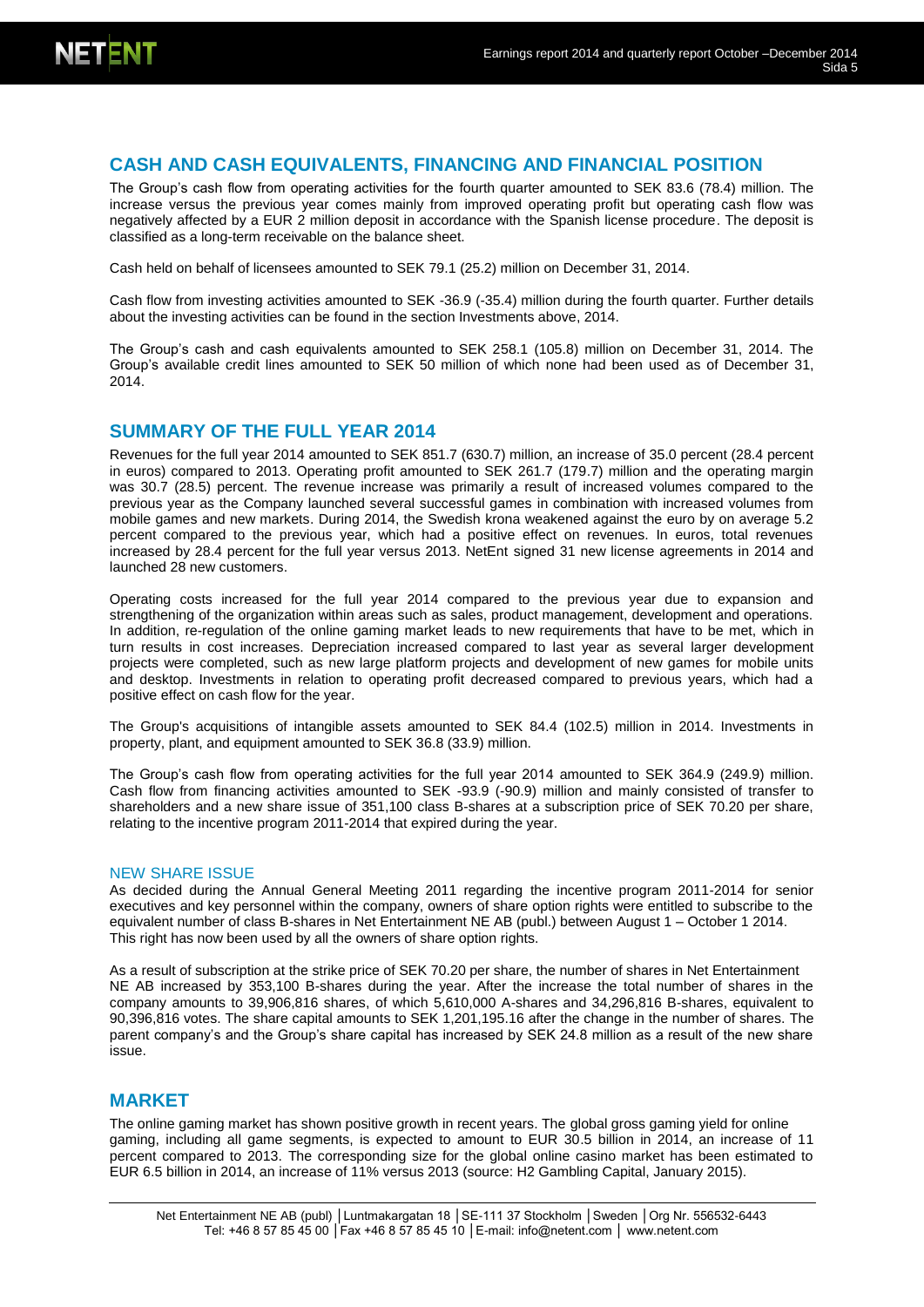

Europe is by far the largest gaming market and is expected to represent close to half of the gross gaming yield in coming years. Deregulation and reregulation of national gaming laws is taking place in many European countries. NetEnt closely monitors the development on all markets that are undergoing regulation.

In Spain the online casino market is now regulated and NetEnt has applied for a license.

In Great Britain, the largest gaming market in Europe, all operators offering gaming services to British players will need to have a British gaming license and pay taxes in Britain, regardless of where the operator is based. This is a change compared to the previous regulatory framework and NetEnt has applied for a license.

The Italian market was reregulated a few years ago and as mentioned above, NetEnt has developed a close collaboration with the Italian regulator, where both parties are actively trying to get unlicensed operators, with a focus on Italian players, to acquire a local license.

Portugal is preparing for regulation and licensing within the near future and in the Netherlands, regulation of the market is expected to take place towards the end of 2015 or the beginning of 2016.

Today the majority of NetEnt's customers are located in Europe and the company will continue to focus on the European market, but is at the same time monitoring developments on other markets which are close to regulating. NetEnt intends to launch its products on these markets if the conditions are right. At the end of 2013, the state of New Jersey opened up the market for all forms of online gaming and during the autumn of 2014, NetEnt began working on a license application. Discussions to introduce new gaming regulation are also in progress in other US states. In Canada, the market is regulated in several provinces such as Ontario, British Columbia and Quebec. In 2014, NetEnt decided to enter North America with the aim of launching its products in the US and Canada during the second half of 2015.

#### **EVENTS AFTER THE END OF THE PERIOD**

In January NetEnt announced that Italian gaming operators SNAI and Sisal had launched NetEnt´s online casino games, within our partnership agreement with platform supplier GameAccount Network. Further, during January NetEnt started to phase out deliveries to operators in Italy that had not started a license application process in the country.

#### **ABOUT NETENT**

NetEnt, Net Entertainment NE AB (Publ) is a leading digital entertainment company, providing premium gaming solutions to the world's most successful online casino operators. Since its inception in 1996, NetEnt has been a true pioneer in driving the market with thrilling games powered by a cutting-edge platform. NetEnt is committed to helping customers to stay ahead of the competition, is listed on NASDAQ Stockholm (NET–B) and employs 600 people in Stockholm, Malta, Kiev, Gothenburg and Gibraltar. [www.netent.com](http://www.netent.com/)

#### **PERSONNEL AND ORGANIZATION**

At the end of the period, the number of employees amounted to 456 (356). Including external recourses such as dedicated staff with contract suppliers and subcontractors, NetEnt employed 591 (461) persons.

#### **PARENT COMPANY**

The parent company's revenues for the fourth quarter amounted to SEK 127.5 (106.8) million. Operating profit amounted to SEK 13.3 (13.6) million for the fourth quarter. The operating margin was 10.5 (12.7) percent. Operating profit is primarily affected by the proportion of the parent company's costs that are billed to other Group companies and the intercompany pricing applied. The price level is controlled by independent comparative studies of similar services and can vary over time if the general price level on the market has changed. Currency effects on inter-company transactions are included in financial items. Profit after tax was SEK 151.1(80.7) million for the fourth quarter.

Revenues in the parent company come from services provided to subsidiaries. No product development costs are capitalized in the parent company as the development projects are ordered and owned by subsidiaries in Malta.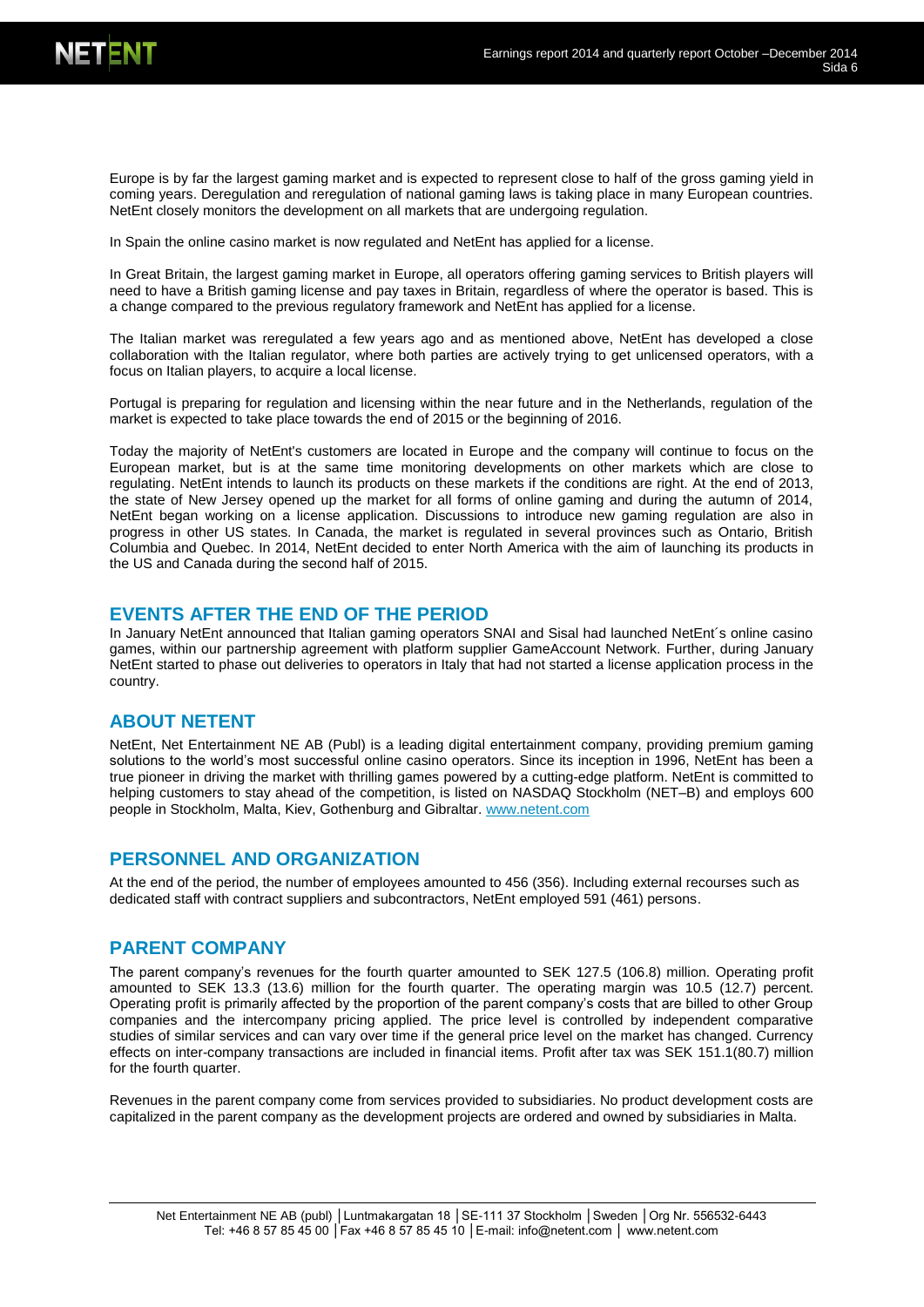

The parent company's revenues for the full year 2014 amounted to SEK 467.1 (393.5) million. Operating profit amounted to SEK 42.3 (31.2) million and the operating profit was 9.1 (7.9) percent. Profit after tax amounted to SEK 174.0 (95.8) million.

Cash and cash equivalents in the parent company at the end of the period amounted to SEK 217.6 (55.5) million.

Investments in property, plant and equipment amounted to SEK 14.5 (10.1) million for the full year 2014. The parent company's investments in intangible assets amounted to SEK 4.1 (17.3) million for the full year 2014 and primarily consist of software investments.

#### **ACCOUNTING POLICIES**

NetEnt prepares its financial statements in accordance with the International Financial Reporting Standards (IFRS) as approved by the European Union. The Group's interim report has been prepared in accordance with IAS 34, Interim Financial Reporting. The new and revised standards, which have been applied as of 2014, have not affected the financial statements other than expanded disclosure requirements. The parent company uses the same accounting principles as the Group, with the addition of the Swedish Financial Reporting Board's recommendation RFR 2, Accounting for Legal Entities. The same accounting and valuation principles have been applied as in the 2013 annual report. For further information on the principles, please refer to the annual report on [www.netent.com.](http://www.netent.com/)

Amounts are expressed in kSEK (thousands of Swedish kronor) unless otherwise indicated. Amounts or figures in parentheses indicate comparative figures for the corresponding period last year.

#### **RISKS AND UNCERTAINTIES**

NetEnt's operations are exposed to certain risks that could have a varying impact on earnings or financial position. These can be divided into industry, operational, and financial risks. The management's general view of the risks that may affect operations has not changed compared with the description given in the most recently published annual report. For a detailed description of the risk profile, see NetEnt's 2013 Annual Report, pages 35- 38 and page 68. The descriptions state among other things that after a tax audit in Net Entertainment NE AB concerning fiscal years 2007-2010, the Swedish Tax Agency has announced its decision to impose additional taxes on NetEnt in the amount of approximately SEK 92.1 million. The Swedish Tax Agency states in its' decision that the transfer pricing that has been applied between the Swedish based parent company Net Entertainment NE AB and the Malta-based operations is not motivated. Thus, the Swedish Tax Agency gives certain agreements between companies within the NetEnt Group a different legal interpretation and economic substance than what NetEnt and its expert advisors do. NetEnt disputes the assessment that the Swedish Tax Agency has made and consequently also the amounts relating to the income tax adjustment and the tax surcharges.

During the quarter NetEnt received the decision from the Administrative Court, which follows the Swedish Tax Agency´s earlier decision to impose additional taxes. NetEnt has appealed the decision to the Administrative Court of Appeal, and the Company maintains its earlier assessment that there is no need to make any provision in the accounts for possible additional taxes related to this matter. NetEnt insists that it has followed applicable laws for taxation of its operations, which is also supported by the experts that the company has consulted on this matter. The amount SEK 92.1 million has been reported as a contingent liability in the annual report for 2013 and the Company's view has not changed per December 31, 2014. Adjusted for accrued interest, the amount was SEK 94.4 million at the end of the year.

#### **NOMINATING COMMITTEE**

In accordance with the principles resolved by the Annual General Meeting 2014 for appointment of nominating committee, Per Hamberg (appointed by the Hamberg family), Christoffer Lundström (Provobis Invest AB) and Martin Wattin (Kling family) have been appointed, together with the Chairman of the Board of Directors Vigo Carlund, to form the nominating committee for the Annual General Meeting 2015.

The nominating committee is to prepare proposals for decisions at the Annual General Meeting in 2015 regarding the Chairman of the meeting, Chairman and other members of the Board of Directors, auditor when applicable, remuneration for the Board of Directors and auditor, and principles for appointment of the nominating committee. The period in office of the nominating committee runs until a new nominating committee is appointed in accordance with decisions on appointment of a nominating committee at the annual general meeting in 2015.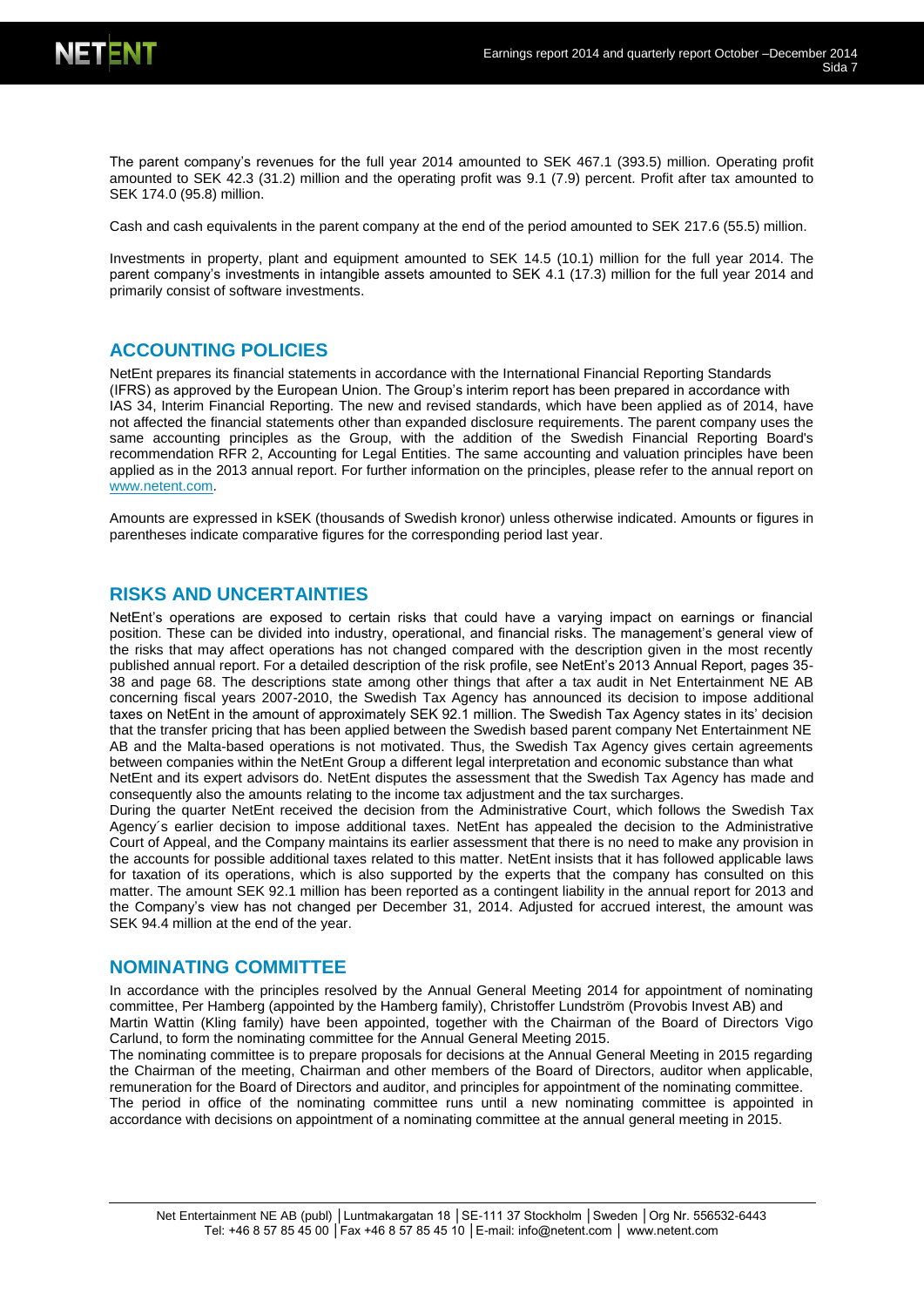

### **PROPOSED TRANSFER TO SHAREHOLDERS**

The Board proposes to the Annual General Meeting to allocate SEK 199.5 (118.7) million to shareholders, which corresponds to SEK 5.00 (3.00) per share. The Board intends to propose that the transfer be handled through a share redemption program. The complete proposal will be presented well in advance before the Annual General Meeting.

#### **ANNUAL GENERAL MEETING**

The Annual General Meeting will be held in Stockholm on April 29, 2015.

#### **PRESENTATION OF EARNINGS REPORT**

On Thursday, February 12, 2015 at 9.00 am the report will be presented by CEO Per Eriksson via a live webcast. The presentation can be followed live via webcast on NetEnt's website www.netent.com.

### **FINANCIAL INFORMATION**

NetEnt intends to publish financial reports on the dates below.

| Annual report available on corporate website           | Week 14          |
|--------------------------------------------------------|------------------|
| Interim report January-March 2015                      | 28 April 2015    |
| Annual General Meeting 2015                            | 29 April 2015    |
| Interim report January-June 2015                       | 10 July 2015     |
| Interim report January-September 2015                  | 22 October 2015  |
| Earnings report and report for the fourth quarter 2015 | 11 February 2016 |

Financial reports, press releases, and other information are available from the date of publication on NetEnt's website www.netent.com.

The Board of Directors and the CEO certify that the report gives a true and fair view of the operations, position, and results of the Group and parent company and describes principal risks and uncertainties facing the Company and Group companies.

Stockholm, February 11, 2015

Vigo Carlund Chairman of the Board Fredrik Erbing Board Member Mikael Gottschlich Peter Hamberg<br>Board Member Board Member **Board Member** 

Michael Knutsson Board Member

Pontus Lindwall Board Member

Maria Redin Board Member

Per Eriksson President and CEO

Questions may be directed to:

Per Eriksson President and CEO Phone: 08-5785 4500 per.eriksson@netent.com Maria Hedengren CFO Phone: 08-5785 4500 [maria.hedengren@netent.com](mailto:maria.hedengren@netent.com)

This earnings and quarterly report has not been subject to special review by the Company's auditor.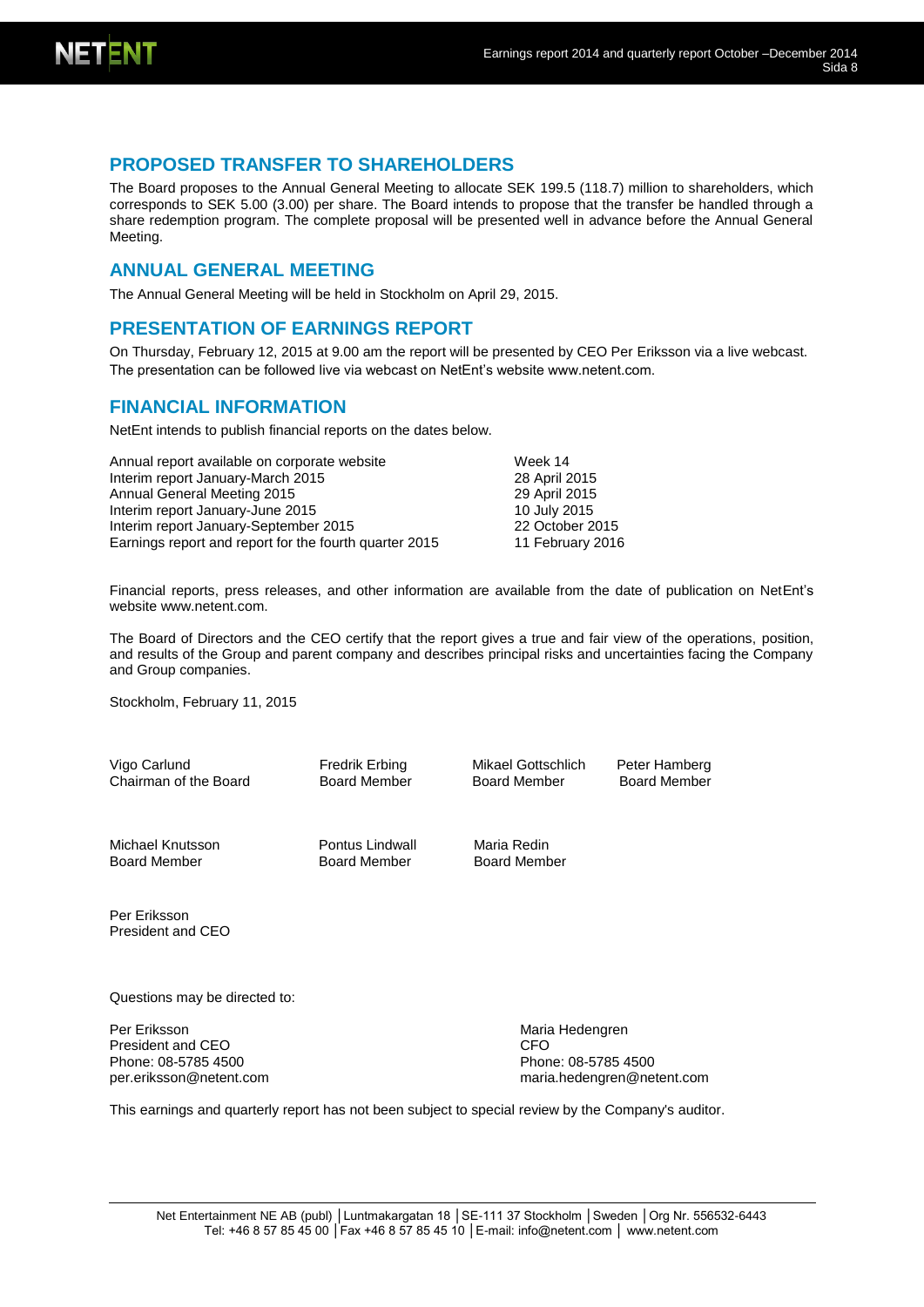

### **LEGAL DISCLAIMER**

Certain statements in this report are forward-looking and the actual outcomes may be materially different. In addition to the factors discussed, other factors could have an impact on actual outcomes. Such factors include developments for customers, competitors, the impact of economic and market conditions, national and international legislation and regulations, fiscal regulations, the effectiveness of copyright for computer systems, technological developments, and fluctuations in exchange rates and interest rates and political risks.

### **PUBLICATION**

The information in this earnings report is such information that Net Entertainment NE AB (publ) is required to publicly disclose under the Securities Market Act and/or Financial Instruments Trading Act. The information was submitted for publication on February 12, 2015 at 7.30 am.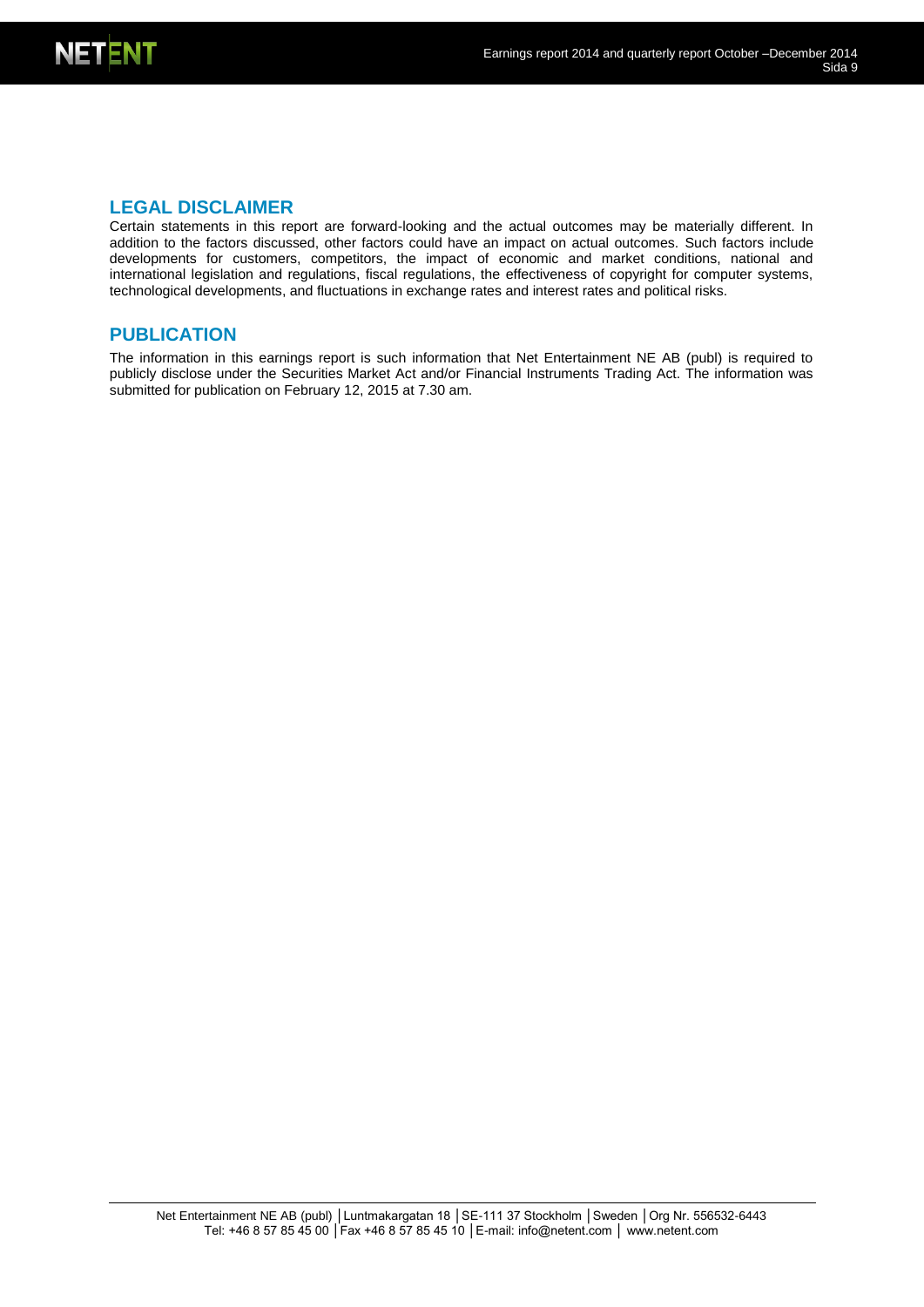### **CONDENSED CONSOLIDATED INCOME STATEMENTS AND STATEMENTS OF TOTAL INCOME FOR THE GROUP**

|                                                                            | Oct-Dec    | Oct-Dec    | Jan-Dec    | Jan-Dec    |
|----------------------------------------------------------------------------|------------|------------|------------|------------|
| <b>INCOME STATEMENTS</b>                                                   | 2014       | 2013       | 2014       | 2013       |
| Revenues                                                                   | 240,734    | 179,727    | 850,410    | 628,961    |
| Other revenues                                                             | 332        | 421        | 1,253      | 1,785      |
| <b>Total operating revenues</b>                                            | 241,066    | 180,148    | 851,663    | 630,746    |
| Personnel expenses                                                         | -70,637    | $-51,861$  | $-249,698$ | $-193,104$ |
| Depreciation, amortization and impairments                                 | $-33,250$  | $-28,784$  | $-128,511$ | $-103,140$ |
| Other operating expenses                                                   | $-56,849$  | $-43,909$  | $-211,789$ | $-154,754$ |
| <b>Total operating expenses</b>                                            | $-160,736$ | $-124,554$ | $-589,998$ | $-450,998$ |
| <b>Operating profit</b>                                                    | 80,330     | 55,594     | 261,665    | 179,748    |
| <b>Financial items</b>                                                     | 4,099      | 4,217      | 4,370      | 2,950      |
| <b>Profit before tax</b>                                                   | 84,429     | 59,811     | 266,035    | 182,698    |
| Tax on the period's profit                                                 | $-7,305$   | $-6,306$   | $-22,793$  | $-15,559$  |
| Profit for the period                                                      | 77,124     | 53,505     | 243,242    | 167,139    |
| Earnings per share before dilution (SEK)                                   | 1.93       | 1.35       | 6.10       | 4.23       |
| Earnings per share after dilution (SEK)                                    | 1.93       | 1.35       | 6.09       | 4.21       |
| Average number of shares                                                   |            |            |            |            |
| - before dilution                                                          | 39,906,816 | 39,553,716 | 39,906,816 | 39,553,716 |
| - after dilution                                                           | 39,977,255 | 39,691,174 | 39,966,274 | 39,691,174 |
| Operating margin                                                           | 33.3%      | 30.9%      | 30.7%      | 28.5%      |
| Effective tax rate                                                         | 8.7%       | 10.5%      | 8.6%       | 8.5%       |
| Profit for the period attributable to parent                               |            |            |            |            |
| company shareholders                                                       | 77,124     | 53,505     | 243,242    | 167,139    |
| <b>STATEMENTS OF TOTAL INCOME</b>                                          |            |            |            |            |
| Profit for the period                                                      | 77,124     | 53,505     | 243,242    | 167,139    |
| Other total income                                                         |            |            |            |            |
| Items that may be reclassified to net<br>income                            |            |            |            |            |
| Exchange differences arising from the<br>translation of foreign operations | 8,645      | 6,210      | 16,168     | 8,328      |
| Sum of other total income for the period,<br>net after tax                 | 8,645      | 6,210      | 16,168     | 8,328      |
| Total income for the period                                                | 85,769     | 59,715     | 259,410    | 175,467    |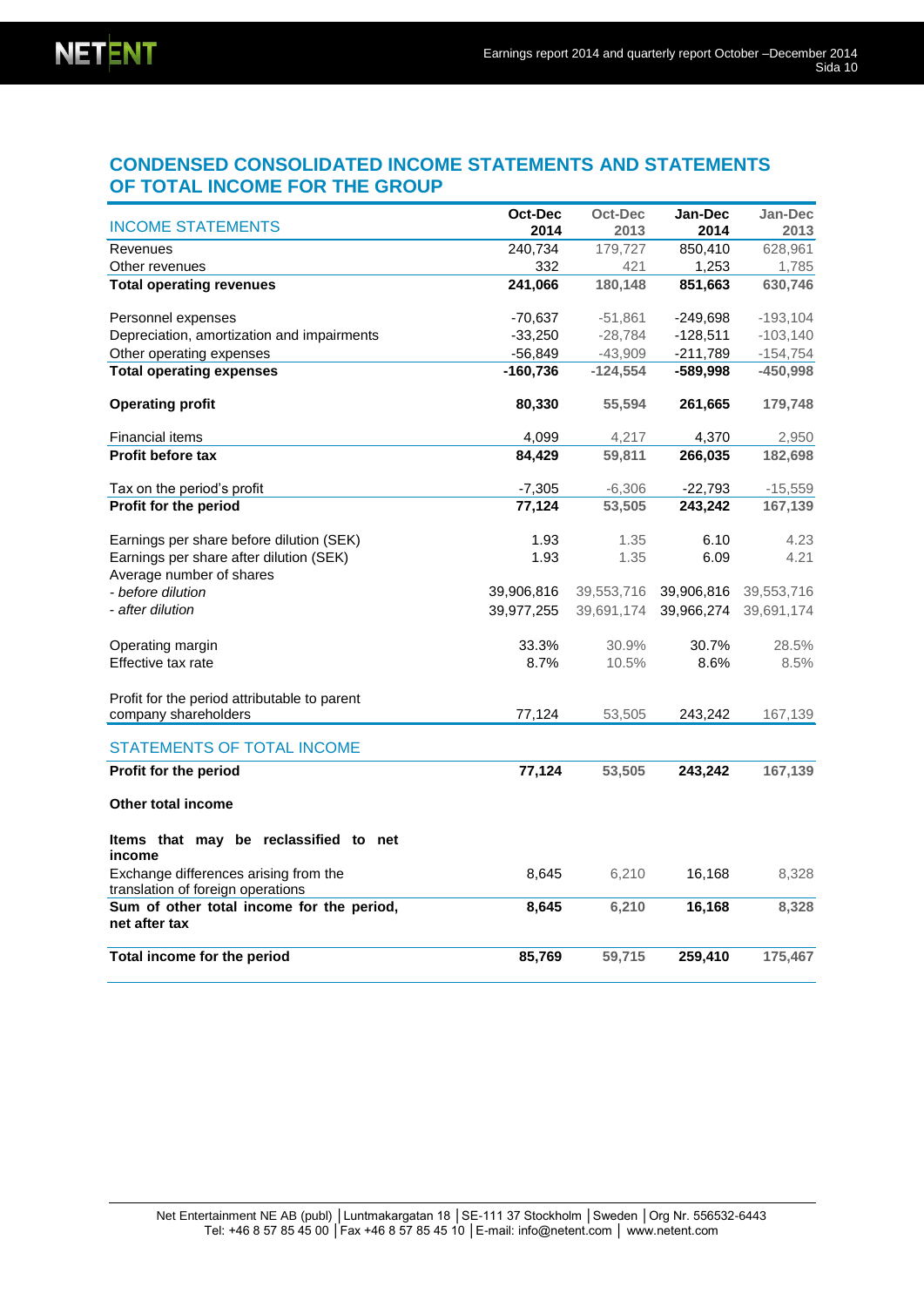### **CONDENSED CONSOLIDATED BALANCE SHEETS**

| <b>ASSETS</b>                         | 2014-12-31 | 2013-12-31 |
|---------------------------------------|------------|------------|
| Intangible assets                     | 193.136    | 197,596    |
| Property, plant, and equipment        | 70.203     | 59.795     |
| Other long-term receivables           | 19.031     |            |
| <b>Total non-current assets</b>       | 282,370    | 257,391    |
| Accounts receivable                   | 15.190     | 8,102      |
| Other receivables                     | 64.868     | 52,995     |
| Prepaid expenses and accrued revenues | 104.407    | 83,330     |
| Funds held on behalf of licensees     | 79.117     | 25.238     |
| Cash and cash equivalents             | 258,057    | 105,829    |
| <b>Total current assets</b>           | 521.639    | 275.494    |
| <b>TOTAL ASSETS</b>                   | 804.009    | 532,885    |

| <b>EQUITY AND LIABILITIES</b>                     | 2014-12-31 | 2013-12-31 |
|---------------------------------------------------|------------|------------|
| Share capital                                     | 1.201      | 1.191      |
| Other capital contributed                         | 66.401     | 41,624     |
| Reserves                                          | 12,509     | $-3,659$   |
| Retained earnings including profit for the period | 466,090    | 341,510    |
| <b>Total equity</b>                               | 546,201    | 380,666    |
|                                                   |            |            |
| Deferred tax liability                            | 12,390     | 7,478      |
| <b>Total long-term liabilities</b>                | 12,390     | 7,478      |
|                                                   |            |            |
| Accounts payable                                  | 29,070     | 31,270     |
| Current tax liabilities                           | 11.515     | 6,604      |
| Other liabilities                                 | 143.036    | 63,619     |
| Accrued expenses and prepaid revenues             | 61,797     | 43,248     |
| <b>Total current liabilities</b>                  | 245,418    | 144,741    |
| <b>TOTAL EQUITY AND LIABILITIES</b>               | 804,009    | 532,885    |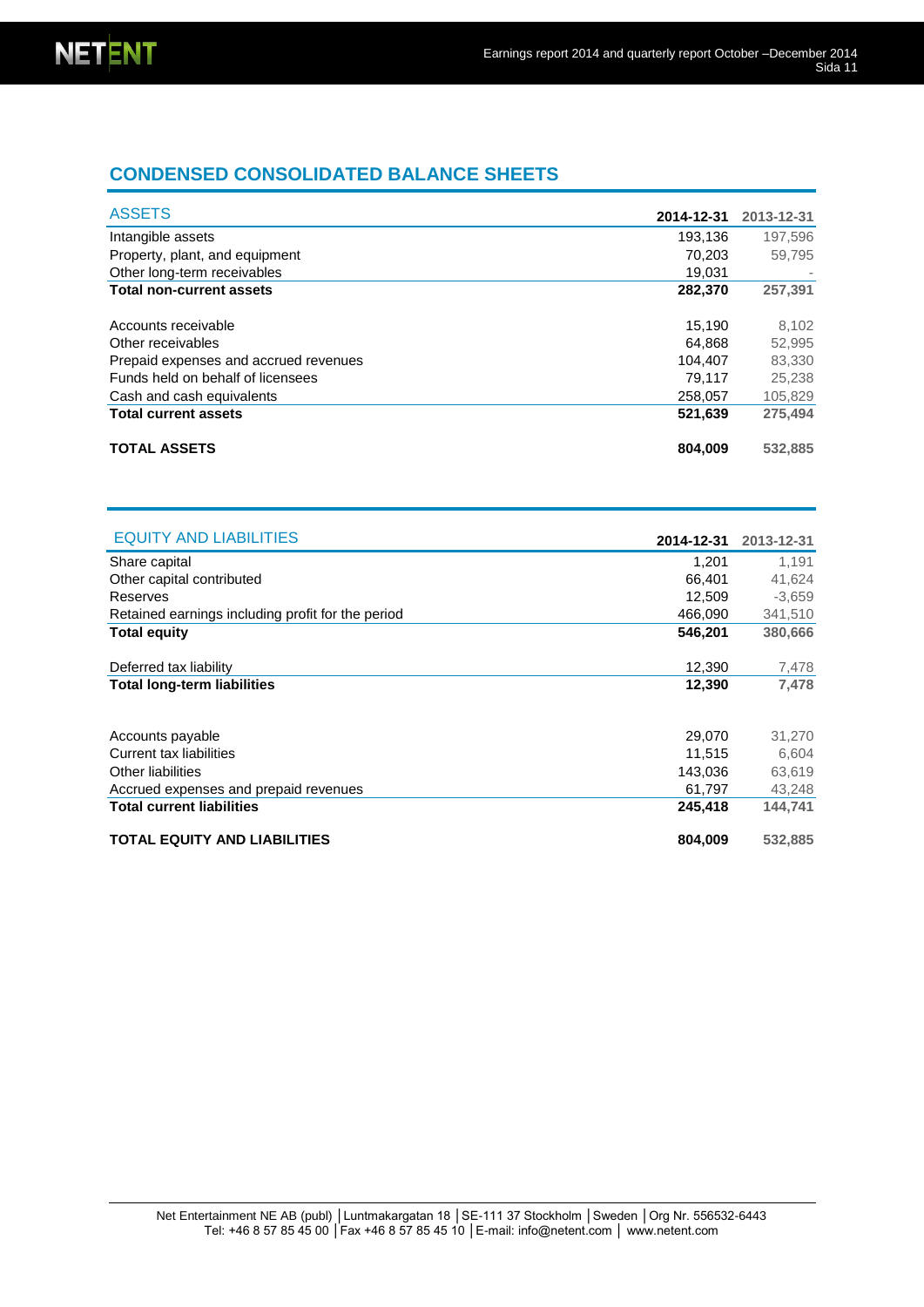### **CONDENSED CONSOLIDATED CASH FLOW STATEMENTS**

|                                                                           | Oct-Dec<br>2014 | Oct-Dec<br>2013 | Jan-Dec<br>2014 | Jan-Dec<br>2013 |
|---------------------------------------------------------------------------|-----------------|-----------------|-----------------|-----------------|
| Operating profit                                                          | 80,330          | 55.594          | 261,665         | 179,748         |
| Adjustment for items not included in cash flows:                          |                 |                 |                 |                 |
| Depreciation, amortization and impairments                                | 33,250          | 28,784          | 128,511         | 103,140         |
| Other                                                                     | 978             | $-4$            | 294             | $-811$          |
| Interest received                                                         | 207             | 153             | 954             | 346             |
| Interest paid                                                             | $-117$          | $-42$           | $-515$          | $-605$          |
| Tax paid                                                                  | $-3,027$        | $-3,490$        | $-14,745$       | $-14,729$       |
| Cash flows from operating activities before<br>changes in working capital | 111,621         | 80,995          | 376,164         | 267,089         |
|                                                                           |                 |                 |                 |                 |
| Changes in working capital                                                | $-28,032$       | $-2,578$        | $-11,267$       | $-17,159$       |
| Cash flows from operating activities                                      | 83,589          | 78,417          | 364,897         | 249,930         |
| Acquisition of intangible assets                                          | $-23,132$       | $-25,408$       | $-84,430$       | $-102,481$      |
| Acquisition of property, plant, and equipment                             | $-13,764$       | $-10,037$       | $-36,765$       | $-33,876$       |
| Cash flows from investing activities                                      | $-36,896$       | $-35,445$       | $-121,195$      | $-136,357$      |
| New issue of shares                                                       |                 |                 | 24,788          |                 |
| Utilized line of credit                                                   |                 |                 |                 | $-1,874$        |
| Transfer to shareholders                                                  |                 |                 | $-118,661$      | $-88,996$       |
| Cash flows from financing activities                                      | -               |                 | $-93.874$       | $-90,870$       |
| Cash flow for the period                                                  | 46,693          | 42,972          | 149,828         | 22,703          |
| Cash and cash equivalents at beginning of<br>period                       | 210,243         | 61,061          | 105,829         | 81,230          |
| Exchange rate differences in cash and cash<br>equivalents                 | 1,121           | 1,796           | 2,400           | 1,896           |
| Cash and cash equivalents at end of period                                | 258,057         | 105,829         | 258.057         | 105.829         |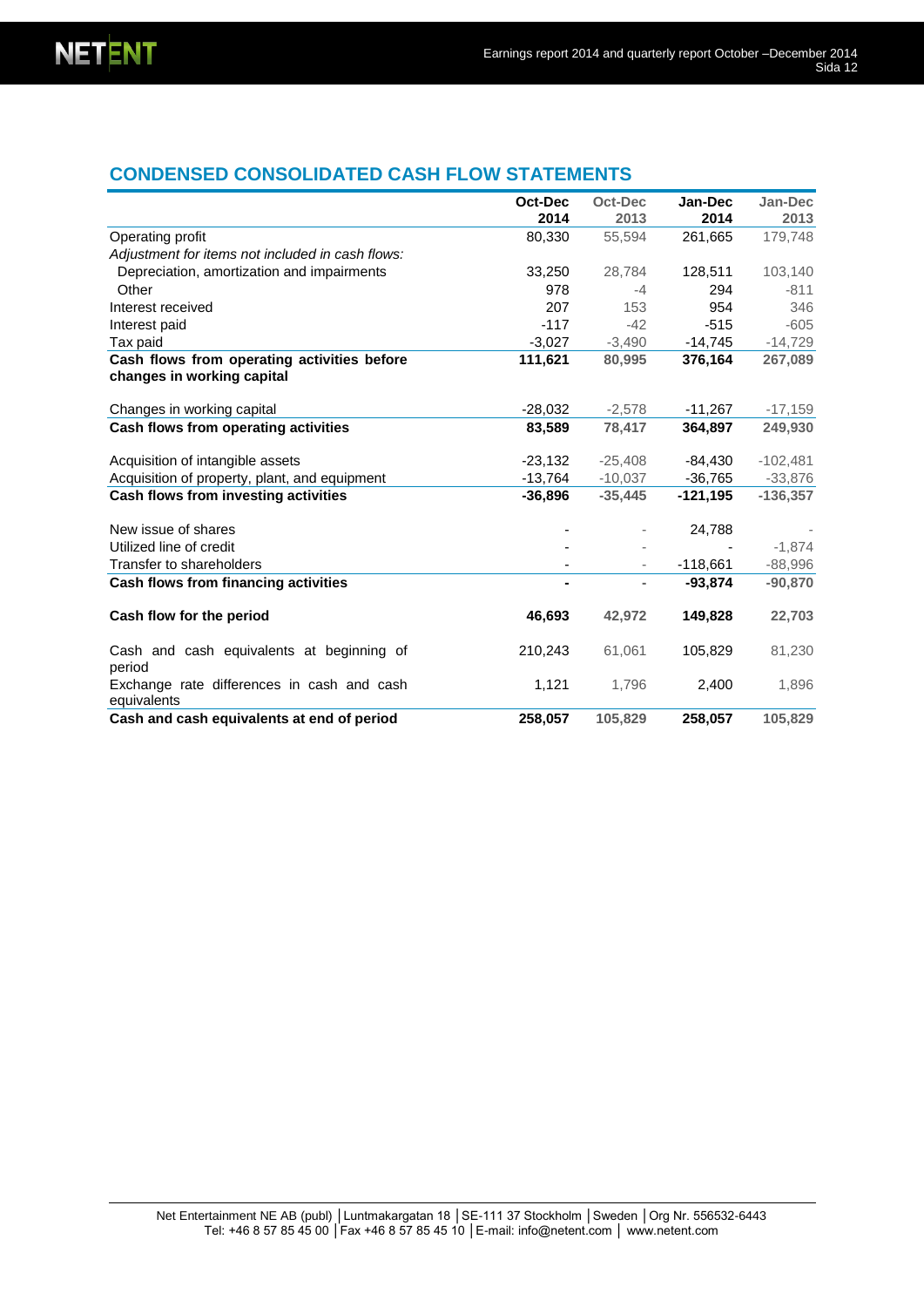### **CONDENSED CONSOLIDATED CHANGES IN EQUITY**

| 2013                                   | Share<br>capital         | Other<br>capital<br>contributed | Reserves  | Retained<br>earnings | Total<br>equity |
|----------------------------------------|--------------------------|---------------------------------|-----------|----------------------|-----------------|
| Opening equity 2013-01-01 <sup>1</sup> | 1.191                    | 41.624                          | $-11.987$ | 263.366              | 294.194         |
| Transfer to shareholders               | -                        |                                 | ۰         | -88.996              | $-88.996$       |
| Total income for the period Jan-Dec    | $\overline{\phantom{0}}$ | ٠                               | 8.328     | 167.139              | 175.467         |
| Closing equity 2013-12-31              | 1.191                    | 41.624                          | $-3.659$  | 341.510              | 380,666         |

| 2014                                | Share capital            | Other capital<br>contributed | Reserves                 | Retained<br>earnings | Total<br>equity |
|-------------------------------------|--------------------------|------------------------------|--------------------------|----------------------|-----------------|
| Opening equity 2014-01-01           | 1.191                    | 41.624                       | $-3.659$                 | 341.510              | 380.666         |
| Transfer to shareholders            | $\overline{\phantom{0}}$ |                              | ٠                        | $-118.661$           | $-118.661$      |
| Issue of new shares                 | 11                       | 24.777                       | $\overline{\phantom{0}}$ | ۰.                   | 24.788          |
| Total income for the period Jan-Dec | $\overline{\phantom{0}}$ | ۰                            | 16.168                   | 243.242              | 259,410         |
| Closing equity 2014-12-31           | 1,201                    | 66.401                       | 12,509                   | 466.090              | 546.201         |

There is no minority interest in the Group. All equity is therefore attributed to parent company shareholders.

<sup>1</sup>2013 year's opening equity has been re-calculated due to changed reporting of deferred tax.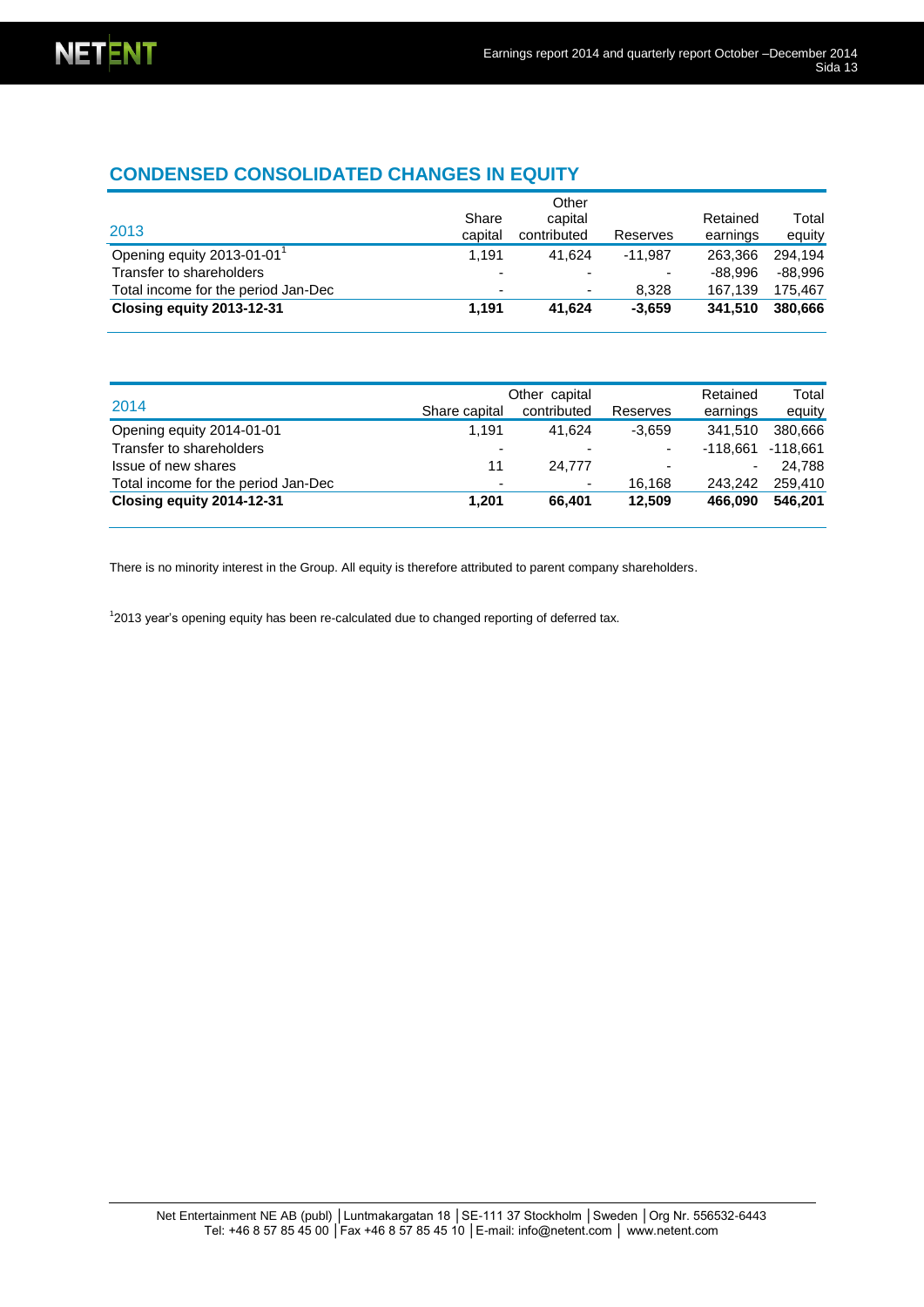### **CONSOLIDATED KEY DATA AND FIGURES**

|                                                                     | Oct-Dec    | Oct-Dec    | Jan-Dec    | Jan-Dec    |  |
|---------------------------------------------------------------------|------------|------------|------------|------------|--|
|                                                                     | 2014       | 2013       | 2014       | 2013       |  |
| Operating revenues (SEK thousands)                                  | 241,066    | 180,148    | 851,663    | 630,746    |  |
| Operating euro based revenues (EUR thousands)                       | 26,088     | 20,419     | 93,622     | 72,924     |  |
| Operating margin (percent)                                          | 33.3       | 30.9       | 30.7       | 28.5       |  |
| Profit margin (percent)                                             | 35.0       | 33.2       | 31.2       | 29.0       |  |
| EBITDA margin (percent)                                             | 47.1       | 46.8       | 45.8       | 44.8       |  |
| Return on shareholders' equity, roll 12 months (percent)            | 54.0       | 52.0       | 54.0       | 52.0       |  |
| Equity/assets ratio (percent)                                       | 67.9       | 71.4       | 67.9       | 71.4       |  |
| Quick ratio (percent)                                               | 220.3      | 190.3      | 220.3      | 190.3      |  |
| Net interest-bearing liabilities (SEK thousands) <sup>1</sup>       | $-258,057$ | $-105,829$ | $-258,057$ | $-105,829$ |  |
| Net debt/equity ratio (multiple)                                    | $-0.5$     | $-0.3$     | $-0.5$     | $-0.3$     |  |
| Average number of employees                                         | 446        | 351        | 401        | 328        |  |
| Employees at period's end                                           | 456        | 356        | 456        | 356        |  |
| Employees and external resources at period's end                    | 591        | 461        | 591        | 461        |  |
| Earnings per share before dilution                                  | 1.93       | 1.42       | 6.10       | 4.23       |  |
| Earnings per share after dilution                                   | 1.93       | 1.41       | 6.09       | 4.21       |  |
| Equity per share (SEK) before dilution                              | 13.69      | 9.62       | 13.69      | 9.62       |  |
| Equity per share (SEK) after dilution                               | 13.66      | 9.58       | 13.67      | 9.59       |  |
| Average number of outstanding shares before dilution                | 39,906,816 | 39,553,716 | 39,906,816 | 39,553,716 |  |
| Average number of outstanding shares after dilution                 | 39,977,255 | 39,750,201 | 39,966,274 | 39,691,174 |  |
| Number of outstanding shares at the period's end before<br>dilution | 39,906,816 | 39,553,716 | 39,906,816 | 39,553,716 |  |
| Number of outstanding shares at the period's end after<br>dilution  | 40,021,810 | 40,021,810 | 40,021,810 | 40,021,810 |  |

 $1$  A negative figure means that the Group has a net cash position (positive cash flow and no interest-bearing liabilities)

## **NYCKELTAL FÖR KONCERNEN PER KVARTAL**

|                                                            | 2014   |        |                |        | 2013   |                |                |        | 2012   |
|------------------------------------------------------------|--------|--------|----------------|--------|--------|----------------|----------------|--------|--------|
|                                                            | Q4     | Q3     | Q <sub>2</sub> | Q1     | Q4     | Q <sub>3</sub> | Q <sub>2</sub> | Q1     | Q4     |
| Operating revenues (SEK millions)                          | 241.1  | 217.2  | 205.0          | 188.4  | 180.1  | 153.1          | 148.7          | 148.8  | 144.7  |
| Operating eurobased revenues (EUR millions)                | 26.1   | 23.6   | 22.7           | 21.2   | 20.4   | 17.6           | 17.4           | 17.5   | 16.8   |
| Operating profit (SEK million)                             | 80.3   | 73.4   | 56.7           | 51.2   | 55.6   | 44.5           | 38.7           | 41.0   | 37.2   |
| Operating margin (percent)                                 | 33.3   | 33.8   | 27.7           | 27.2   | 30.9   | 29.1           | 26.0           | 27.5   | 25.7   |
| EBITDA-margin (percent)                                    | 47.1   | 48.9   | 43.6           | 43.0   | 46.8   | 46.6           | 42.8           | 42.7   | 40.2   |
| Tillväxt i SEK jmf med fg år (procent)                     | 33.8   | 41.8   | 37.8           | 26.7   | 24.5   | 25.0           | 12.6           | 16.7   | 19.5   |
| Tillväxt i EUR jmf med fg år (procent)                     | 27.8   | 33.8   | 31.0           | 21.1   | 21.9   | 21.1           | 16.8           | 22.2   | 25.9   |
| Growth in SEK vs prior quarter (percent)                   | 11.0   | 6.0    | 8.8            | 4.6    | 17.6   | 3.0            | 0.0            | 2.8    | 18.1   |
| Growth in EUR vs prior quarter (percent)                   | 10.6   | 3.7    | 7.2            | 3.9    | 15.8   | 1.5            | $-0.8$         | 4.5    | 15.0   |
| Cash and cash equivalents (excl. funds held on             |        |        |                |        |        |                |                |        |        |
| behalf of licensees)                                       | 258.1  | 210.2  | 119.0          | 147.8  | 105.8  | 61.1           | 37.6           | 117.2  | 81.2   |
| Funds held on behalf of licensees                          | 79.1   | 55.3   | 38.3           | 34.5   | 25.2   | 67.1           | 31.5           | 54.4   | 114.0  |
| Equity/assets ratio (percent)                              | 67.9   | 69.6   | 66.5           | 72.1   | 71.4   | 65.0           | 65.9           | 65.3   | 53.3   |
| Return on shareholders' equity roll 12 months<br>(percent) | 54.0   | 53.7   | 51.4           | 50.8   | 51.2   | 48.4           | 48.0           | 49.4   | 51.5   |
| Net debt/equity ratio (multiple)                           | $-0.5$ | $-0.5$ | $-0.3$         | $-0.3$ | $-0.3$ | $-0.2$         | $-0.1$         | $-0.4$ | $-0.3$ |
| Earnings per share                                         | 1.93   | 1.69   | 1.32           | 1.16   | 1.35   | 1.01           | 1.00           | 0.85   | 0.86   |
| Equity per share (SEK)                                     | 13.69  | 11.54  | 9.32           | 10.79  | 9.62   | 8.11           | 7.16           | 8.14   | 7.44   |
| Cash flow per share (SEK)                                  | 1.17   | 2.29   | $-0.77$        | 1.07   | 1.09   | 0.58           | $-2.02$        | 0.93   | 0.62   |
| Average number of employees                                | 446    | 410    | 390            | 358    | 351    | 329            | 322            | 311    | 291    |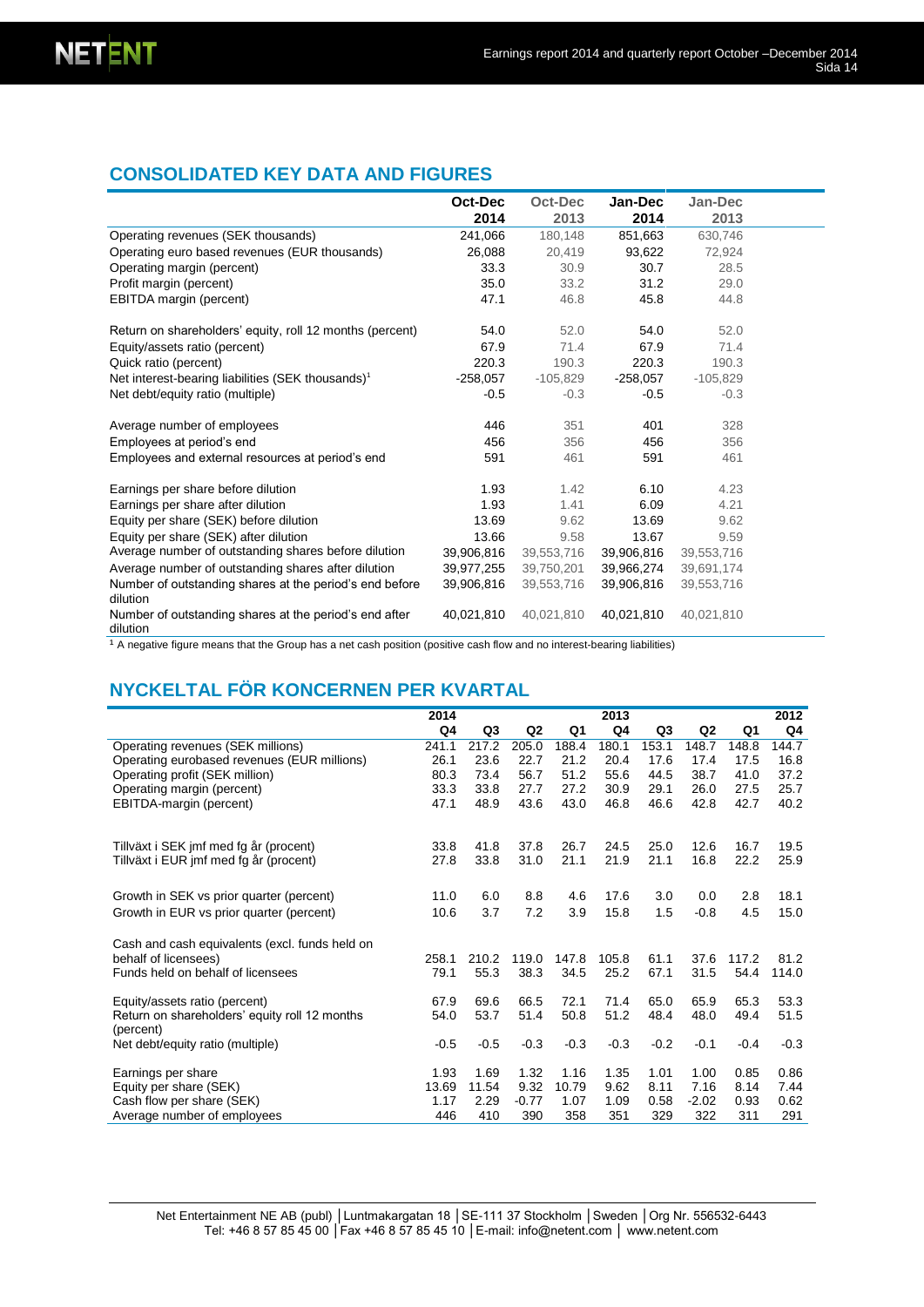### **DEFINITIONS**

*Operating margin* Operating profit in relation to operating revenues.

*Profit margin*

Profit after financial items in relation to operating revenues.

*EBITDA-margin*

Operating profit excluding depreciation and amortization in relation to operating revenues.

*Return on investment on shareholders' equity* 

Period's profit/loss (rolling twelve months) in relation to average shareholder equity for last twelve months.

*Equity/assets ratio*

Equity at the end of period as a percentage of total assets at the end of period.

*Quick ratio*

Current assets in relation to current liabilities.

*Net interest-bearing liabilities*

Net of interest-bearing provisions and liabilities less financial assets and cash and cash equivalents.

*Net debt/equity ratio (multiple)*

Net of interest-bearing earnings and liabilities minus financial assets and cash and cash equivalents divided by shareholder's equity.

*Average number of employees*

The average number of employees during the period.

*Number of employees at end of period*

The number of employees at the end of the period.

*Number of employees and external resources at end of period*

The number of employees and external resources such as dedicated persons with contracted suppliers and subcontractors at the end of the period.

*Earnings per share*

Profit for the period divided by the average number of shares outstanding during the period.

*Equity per share*

Shareholders' equity divided by the number of shares outstanding at the end of the period.

*Average number of shares outstanding*

The average number of shares outstanding during the period. adjusted for bonus issue and share split.

*Number of shares outstanding*

The number of shares outstanding. adjusted for bonus issue and share split*.*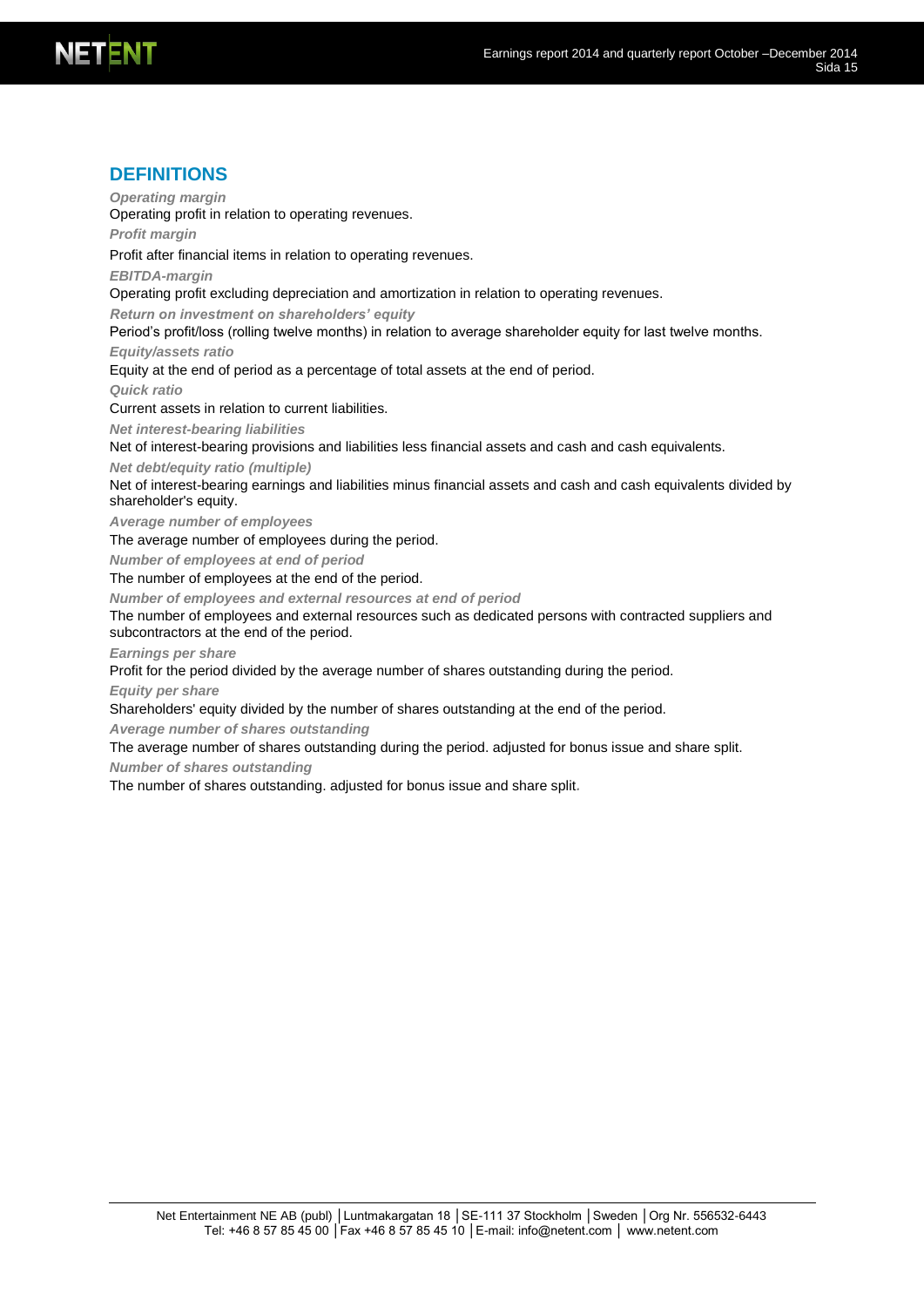### **CONDENSED PARENT COMPANY INCOME STATEMENT**

| <b>INCOME STATEMENTS</b>      | Oct-Dec<br>2014 | Oct-Dec<br>2013 | Jan-Dec<br>2014 | Jan-Dec<br>2013 |
|-------------------------------|-----------------|-----------------|-----------------|-----------------|
| Operating revenues            | 127,452         | 106.834         | 467.063         | 393.498         |
| Other external expenses       | $-41.231$       | $-36.698$       | $-163.438$      | $-138.827$      |
| Personnel expenses            | $-68,121$       | $-52.766$       | $-243.202$      | $-209,977$      |
| Depreciation and amortization | $-4.771$        | $-3.770$        | $-18.103$       | $-13,524$       |
| <b>Operating profit</b>       | 13.329          | 13,600          | 42.320          | 31,170          |
| Financial items               | 147,412         | 79.729          | 148.128         | 80,790          |
| Transfer to untaxed reserves  | $-8,630$        | $-11,027$       | $-8,630$        | $-11,027$       |
| <b>Profit before tax</b>      | 152,111         | 82.302          | 181.818         | 100,933         |
| Tax on the period's profit    | $-1,015$        | $-1,578$        | -7,819          | $-5,176$        |
| Profit for the period         | 151,096         | 80,724          | 173,999         | 95,757          |

| STATEMENT OF TOTAL INCOME                                  |                |                          |                          |        |
|------------------------------------------------------------|----------------|--------------------------|--------------------------|--------|
| <b>Profit for the period</b>                               | 151,096        | 80.724                   | 173.999                  | 95,757 |
| Other total income                                         |                | $\overline{\phantom{a}}$ | $\overline{\phantom{0}}$ |        |
| Sum of other total income for the period,<br>net after tax | $\blacksquare$ | $\blacksquare$           | ۰                        |        |
| Total income for the period                                | 151,096        | 80.724                   | 173.999                  | 95.757 |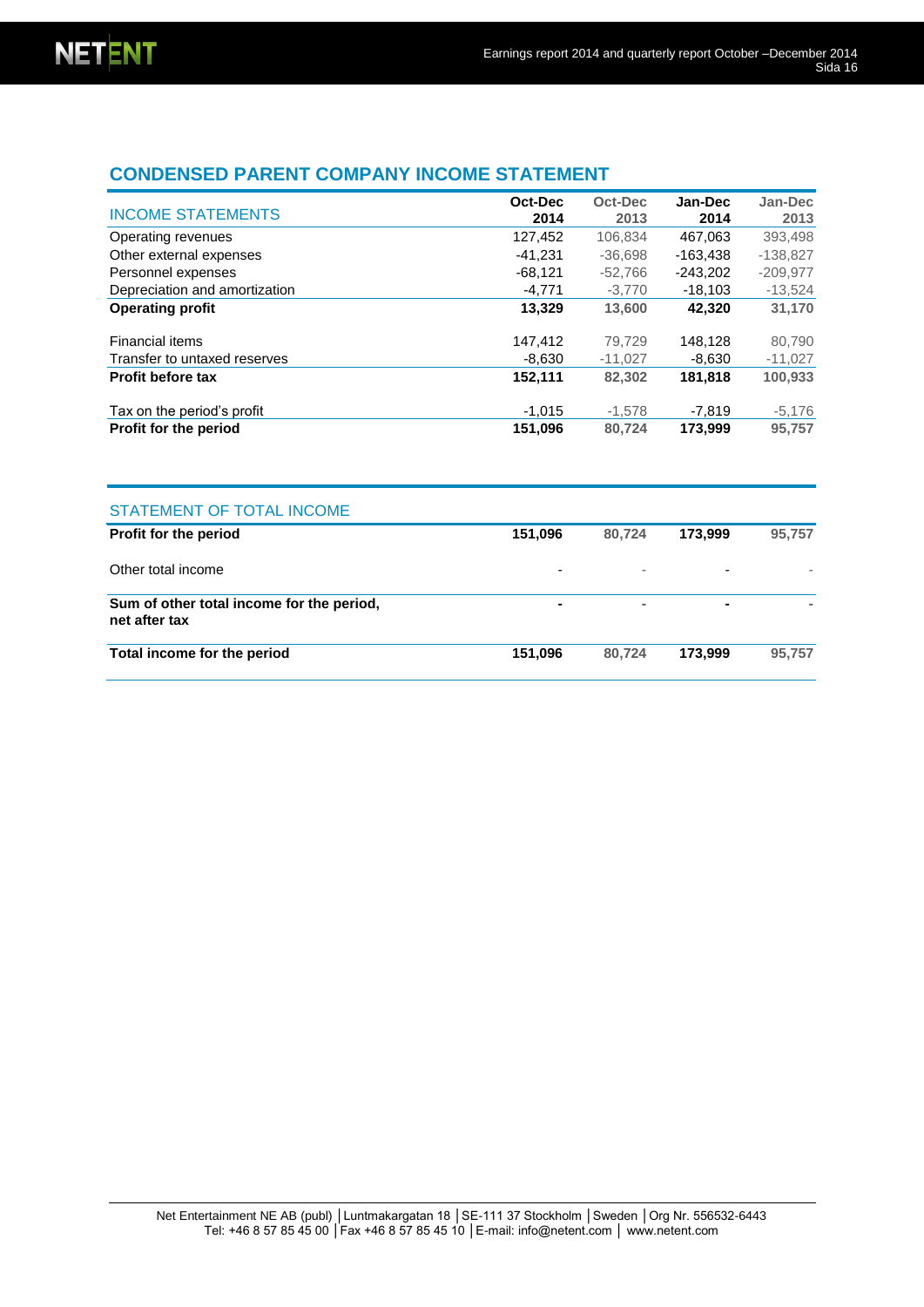### **CONDENSED PARENT COMPANY BALANCE SHEET**

| <b>ASSETS</b>                         | 2014-12-31 | 2013-12-31 |
|---------------------------------------|------------|------------|
| Intangible assets                     | 13,443     | 15,855     |
| Property, plant, and equipment        | 27,607     | 24,761     |
| Shares in subsidiary                  | 1,678      | 1,678      |
| <b>Total non-current assets</b>       | 42,728     | 42,294     |
| Accounts receivable                   |            | 9          |
| Receivables from Group companies      | 150,605    | 103,649    |
| Current tax receivables               | 3.003      |            |
| Other receivables                     | 8.722      | 8.700      |
| Prepaid expenses and accrued revenues | 9.822      | 7,714      |
| Cash and cash equivalents             | 217.631    | 55,507     |
| <b>Total current assets</b>           | 389,784    | 175,579    |
| <b>TOTAL ASSETS</b>                   | 432,512    | 217,873    |

| <b>EQUITY AND LIABILITIES</b>         | 2014-12-31 | 2013-12-31 |
|---------------------------------------|------------|------------|
| Share capital                         | 1,201      | 1.191      |
| <b>Statutory reserve</b>              | 38         | 38         |
| Share premium reserve                 | 31,513     | 6,735      |
| Retained earnings                     | 922        | 23,826     |
| Profit for the period                 | 173,999    | 95,757     |
| <b>Total equity</b>                   | 207,673    | 127,547    |
| Untaxed reserves                      | 31,352     | 22,723     |
| Accounts payable                      | 26,401     | 26,241     |
| Liabilities to Group companies        | 119.364    | 1,535      |
| Other liabilities                     | 4,646      | 3,372      |
| Accrued expenses and prepaid revenues | 43,076     | 36,455     |
| <b>Total current liabilities</b>      | 193,487    | 67,603     |
| <b>TOTAL EQUITY AND LIABILITIES</b>   | 432,512    | 217,873    |